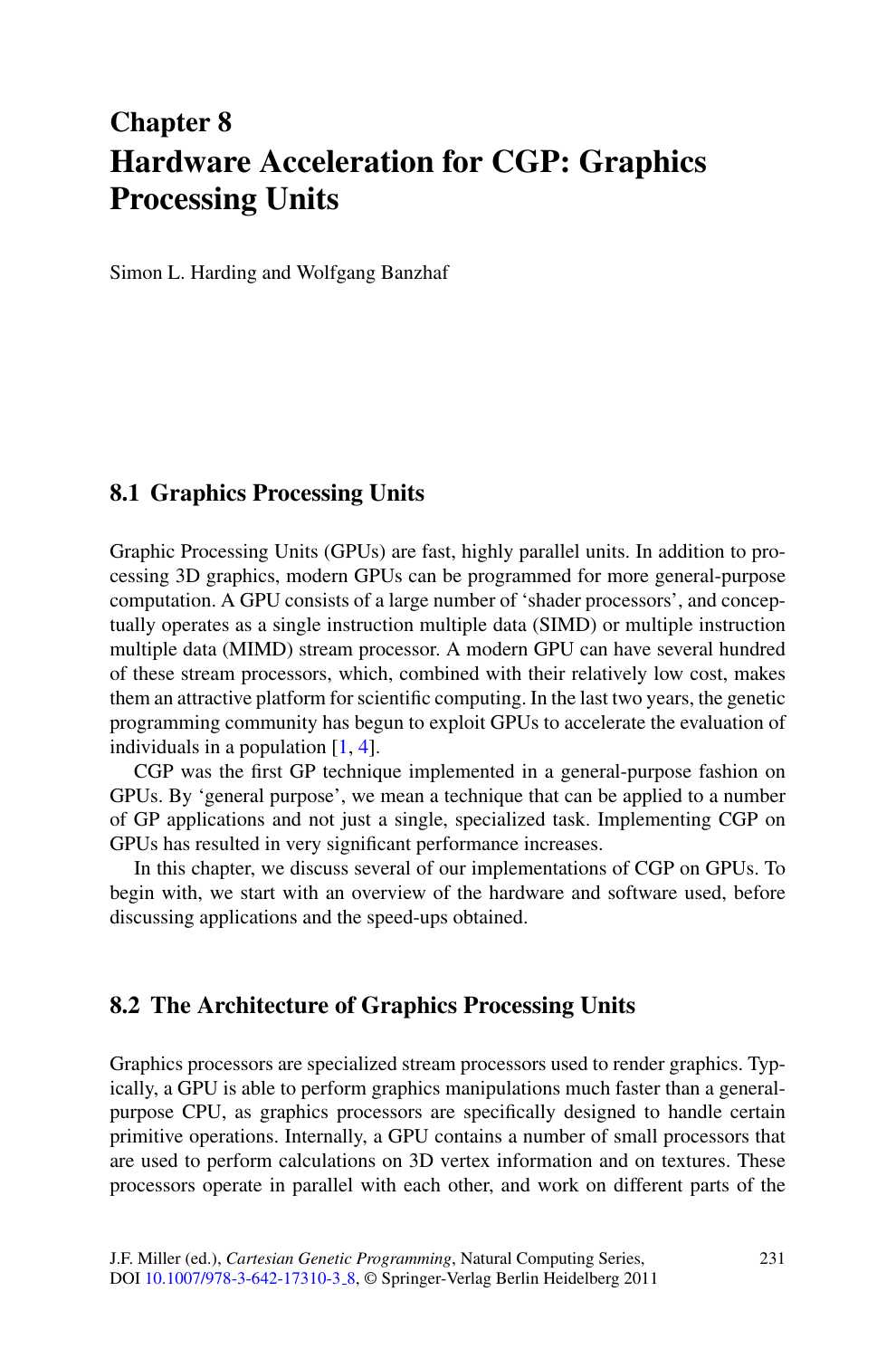problem. First, the vertex processors calculate a 3D view, and then the shader processors paint this model before it is displayed. Programming a GPU is typically done through a virtual-machine interface such as OpenGL or DirectX, which provides a common interface to the diverse GPUs available, thus making development easy. However, DirectX and OpenGL are optimized for graphics processing, and hence other APIs are required to use a GPU as a general purpose device. There are many such APIs, and Sect. [8.3](#page-2-0) describes several of the ones that have been used to implement CGP.

For general-purpose computing, we wish here to make use of the parallelism provided by the shader processors (see Fig. [8.1\)](#page-1-0). Each processor can perform multiple floating-point operations per clock cycle, meaning that the performance is determined by the clock speed, the number of pixel shaders and the width of the pixel shaders. Pixel shaders are programmed to perform a given set of instructions on each pixel in a texture. Depending on the GPU, the number of instructions may be limited. In order to use more than this number of operations, a program needs to be broken down into suitably sized units, which may impact performance. Newer GPUs support unlimited instructions, but some older cards support as few as 64 instructions. GPUs typically use floating-point arithmetic, the precision of which is often controllable, as less precise representations are faster to compute with. Again, the maximum precision is manufacturer-specific, but recent cards provide up to 128-bit precision.



<span id="page-1-0"></span>**Fig. 8.1** Arrays, representing test cases, are converted to textures. These textures are then manipulated (in parallel) by small programs inside each of the pixel shaders. The result is another texture, which can be converted back to a normal array for CPU-based processing.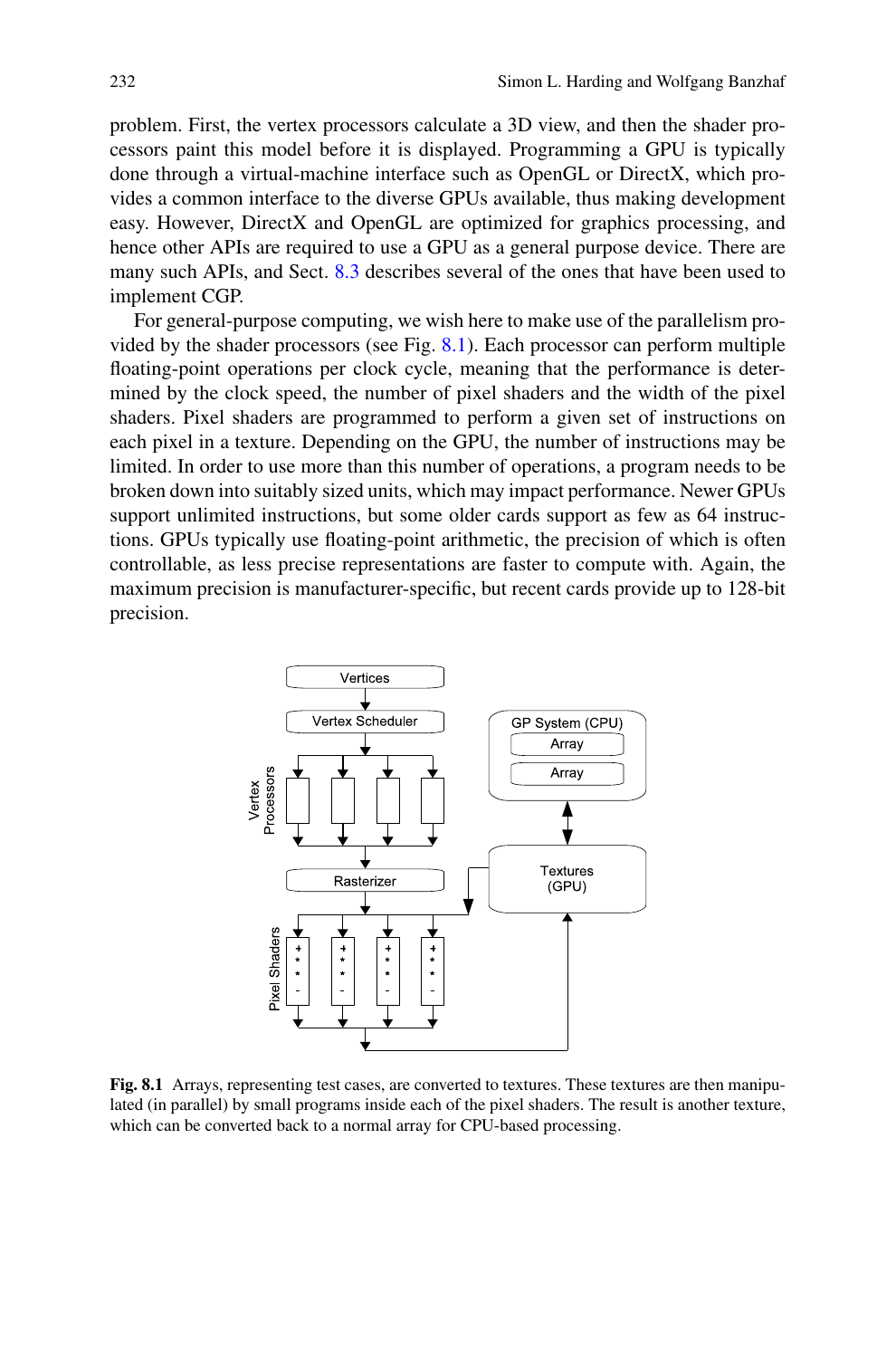A variety of different graphics cards were used in our experiments. In particular, we used three cards from Nvidia: GeForce 7300 Go, GeForce 8600 and GeForce 9800.

### <span id="page-2-0"></span>**8.3 Programming a GPU**

We experimented with two different software APIs for programming GPUs: Microsoft's Accelerator and the API from Nvidia.

Accelerator is a .Net assembly from Microsoft Research that provides access to the GPU via the DirectX interface [\[15\]](#page-22-2). The system is completely abstracted from the GPU, and presents the end user with only arrays that can be operated on in parallel. Unfortunately, the system is available only for the Windows platform, owing to its reliance on DirectX. However, the assembly can be used from any .Net programming language. Conversion to textures and transfer to the GPU are handled transparently by the API, allowing the developer to concentrate on the implementation of the algorithm. The function set available for operating on parallel arrays is similar to those for other APIs. It includes element wise arithmetic operations, and square root, multiply–add and trigonometric operations. There are also conditional operations and functions for comparing two arrays. The API also provides reduction operators, such as the sum, product, minimum value and maximum value of an array. Further functions perform transformations such as shift and rotate on the elements of an array.

One benefit of this tool is that it uses lazy evaluation. Operations are not performed on the data until the evaluated result is requested. This enables a certain degree of real-time optimization, and reduces the computational load on the GPU. In particular, it enables optimization of common subexpressions, which reduces the creation of temporary shaders and textures. The movement of data to and from the GPU can also be optimized efficiently, which reduces the impact of the relatively slow transfer of data out of the GPU. The compilation to the shader model occurs at run time, and hence can automatically make use of the different features available on the various graphics cards supported.

CUDA is an extension of the C programming language developed by Nvidia. It allows low-level access to the GPU and therefore can make optimal use of the hardware. CUDA can be viewed as a set of language extensions that provide support for parallel programming using massive numbers of threads. The API provides all the tools needed to marshal data to and from the GPU and for the actual algorithm implementation. The programs look very much like C programs.

CUDA programs are typically written as pure C programs. However, many libraries exist that expose the programming interface of the CUDA driver to other programming environments. In the work described here, the CUDA.net library from GASS [\[3\]](#page-22-3) was used. This library allows any .Net language to communicate with the CUDA driver.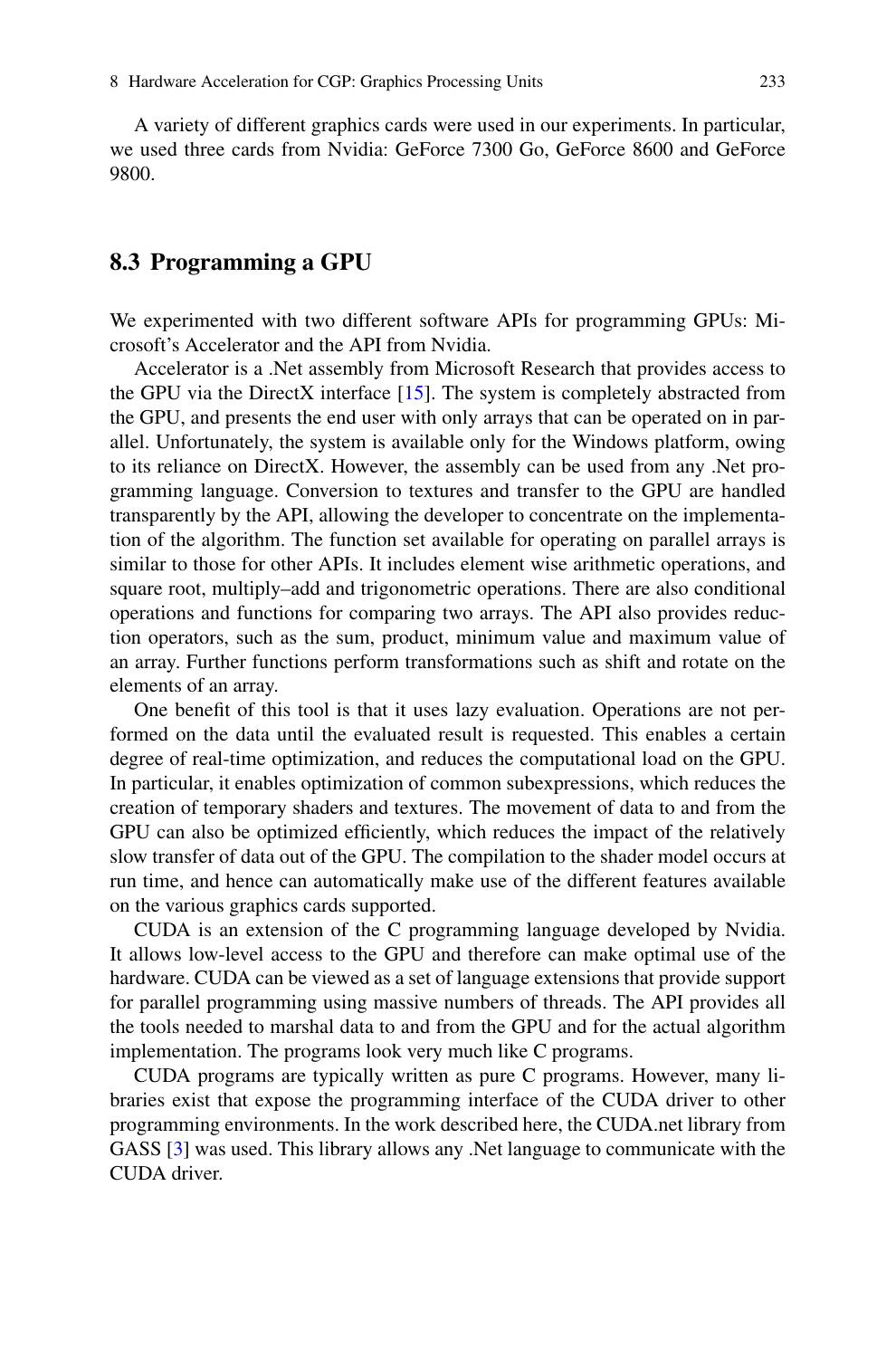Accessing the CUDA driver allows applications to access the GPU memory, load code libraries (modules) and execute functions. The libraries themselves still need to be implemented in C and compiled using the CUDA compiler. During this compilation process, the CUDA compiler can optimize the generated code.

In addition to the overhead of compiling shader programs, GPU programming also has a number of other bottlenecks. In particular, there is a small cost of transferring data to or from the GPU memory.

#### **8.4 Parallel Implementation of GP**

Implementations of GP on GPUs have largely fallen into two distinct evaluation methodologies: population-parallel and fitness-case-parallel. Both methods exploit the highly parallel architecture of the GPU. In the fitness-case-parallel approach, all the fitness cases are executed in parallel, with only one individual being evaluated at a time. This can be considered as a SIMD approach. In the population-parallel approach, multiple individuals are evaluated simultaneously. Both approaches have problems that impact performance.

The fitness-case-parallel approach requires that a different program is uploaded to the GPU for each evaluation. This introduces a large overhead. The programs need to be compiled (on the CPU side) and then loaded into the graphics card before any evaluation can occur. Previous work has shown that for smaller numbers of fitness cases (typically less than 1000), this overhead is larger than the increase in computational speed  $[2, 7, 6]$  $[2, 7, 6]$  $[2, 7, 6]$  $[2, 7, 6]$  $[2, 7, 6]$ . In these cases, there is no benefit from executing the program on the GPU. For some problems, there are fewer fitness cases than shader processors. In this scenario, some of the processors are idle. This problem will become worse as the number of shader processors increases with new GPU designs. Unfortunately, a large number of classic benchmark GP problems fit into this category. However, there are problems such as image processing that naturally provide large numbers of fitness cases (as each pixel can be considered as a different fitness case)  $[5, 8]$  $[5, 8]$  $[5, 8]$ .

GPUs can be considered as processors (or in which each processor handles multiple copies of the same program, using different program counters [\[14\]](#page-22-9)). When a population of programs is to be evaluated in parallel, the common approach so far has been to implement some form of interpreter on the GPU [\[14,](#page-22-9) [13,](#page-22-10) [16\]](#page-22-11). The interpreter is able to execute the evolved programs (typically machine-code-like programs represented as textures) in a pseudo-parallel manner. To see why this execution is pseduo-parallel, the implementation of the interpreter needs to be considered.

A population can be represented as a 2D array, with individuals represented in the columns and their instructions in the rows. The interpreter consists of a set of IF statements, where each condition corresponds to a given operator in the GP function set. The interpreter looks at the current instruction of each individual, and sees if it matches the current IF statement condition. If it does, that instruction is executed. This happens for each individual in the population in parallel, and for some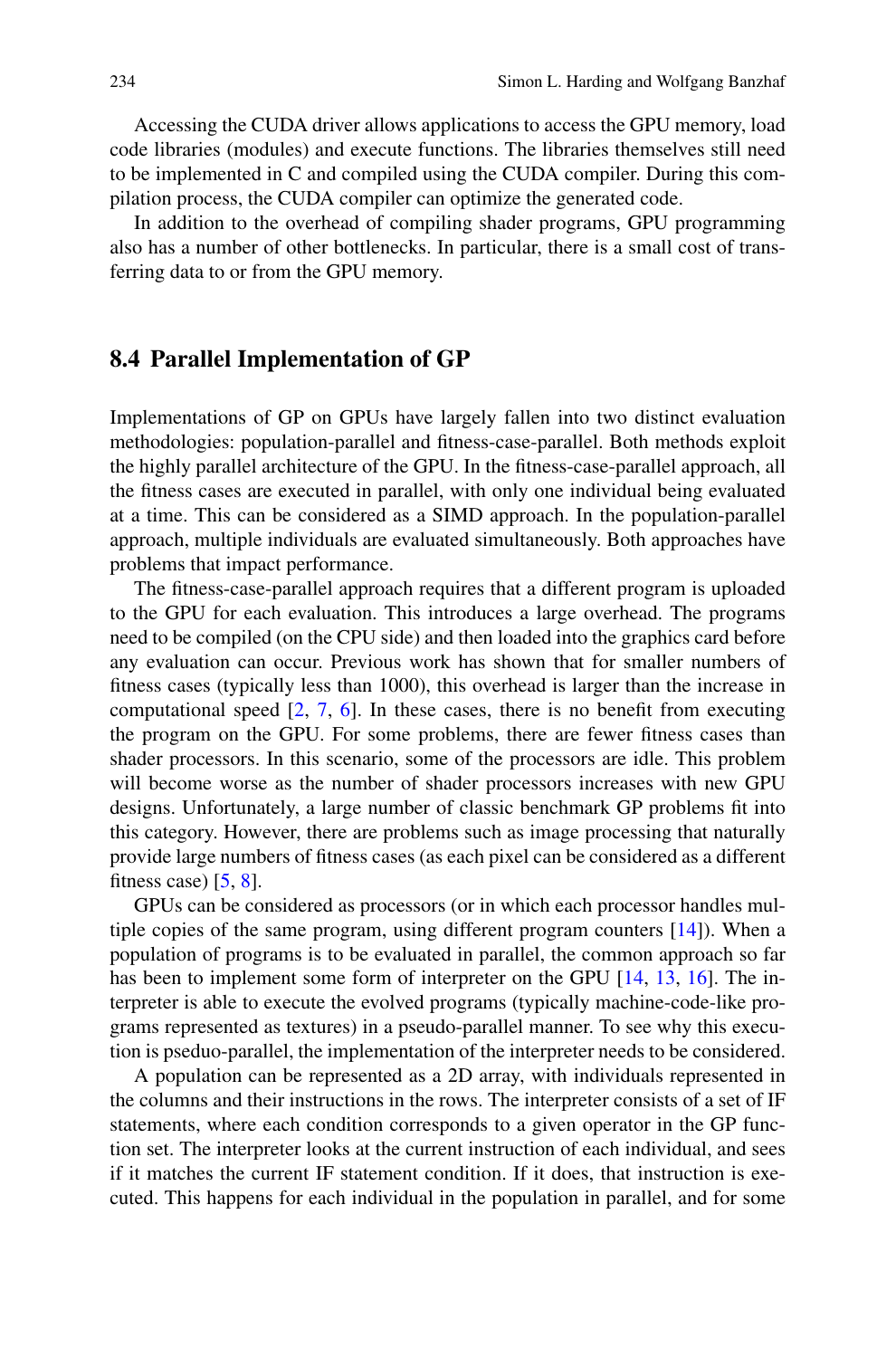individuals the current instruction may not match the current IF statement. These individuals must wait until the interpreter reaches their instruction type. Hence, with this approach, some of the GPU processors are not doing useful computation. If there are four functions in the function set, we can expect that on average at least 3/4 of the shader processors will be 'idle'. If the function set is larger, then more shaders will be 'idle'. Despite this idling, population-parallel approaches can still be considerably faster than CPU implementations.

The performance of population-parallel implementations is therefore impacted by the size of the function set used. Conversely, the fitness-case-parallel approaches are impacted by the number of fitness cases. Population-parallel approaches are also largely unsuited for GPU implementation when small population sizes are required.

In our work, we used a fitness-case-parallel version of the algorithm. Both Accelerator and CUDA compile the code before execution. Although this introduces a significant overhead, it does have some advantages, namely that the compiler can optimize the executed code.

With CGP, it is very commonly to observed that large numbers of nodes in the genotype are reused, and hence there are a lot of intermediate results that can be reused during execution. With an interpreter-based implementation, this would be very hard to implement. However, with compilation, we can rely on the compiler (and our own code generator) to spot where such work is redundant and remove it.

When running in a fitness-parallel fashion, the processing can be considered as vector mathematics. Each column in the data set is represented as a vector of values. The programs then operate on these vectors, in an elementwise fashion. Each shader program runs on one index of the vector, and hence each shader program is responsible for one row in the data set. Figure [8.2](#page-5-0) illustrates this approach.

In the work demonstrated here, only the fitness evaluation was implemented on the GPU. The evolutionary algorithm (and other parts of the software) were all implemented on the CPU side, as shown in Fig. [8.1.](#page-1-0)

#### **8.5 Initial GPU Results**

In our initial papers [\[7,](#page-22-5) [6\]](#page-22-6), we used an Nvidia 7300 Go GPU. The programming used the Accelerator package. At the time of writing, this GPU is still in use, but is a very dated and underpowered platform. The GP parser used here was written in C#, and compiled using Visual Studio 2005. All benchmark tests were done using the Release build configuration, and were executed on a CLR 2.0 with Windows XP. The GPU was an Nvidia GeForce 7300 Go with 512 Mb video memory. The CPU used was an Intel Centrino T2400 (running at 1.83 Ghz), with 1.5 Gb of system memory.

In these experiments, GP trees were randomly generated with a given number of nodes. The expressions were evaluated on the CPU and then on the GPU, and each evaluation was timed. For each input-size/expression-length pair, 100 different randomly generated expressions were used, and the results were averaged to calcu-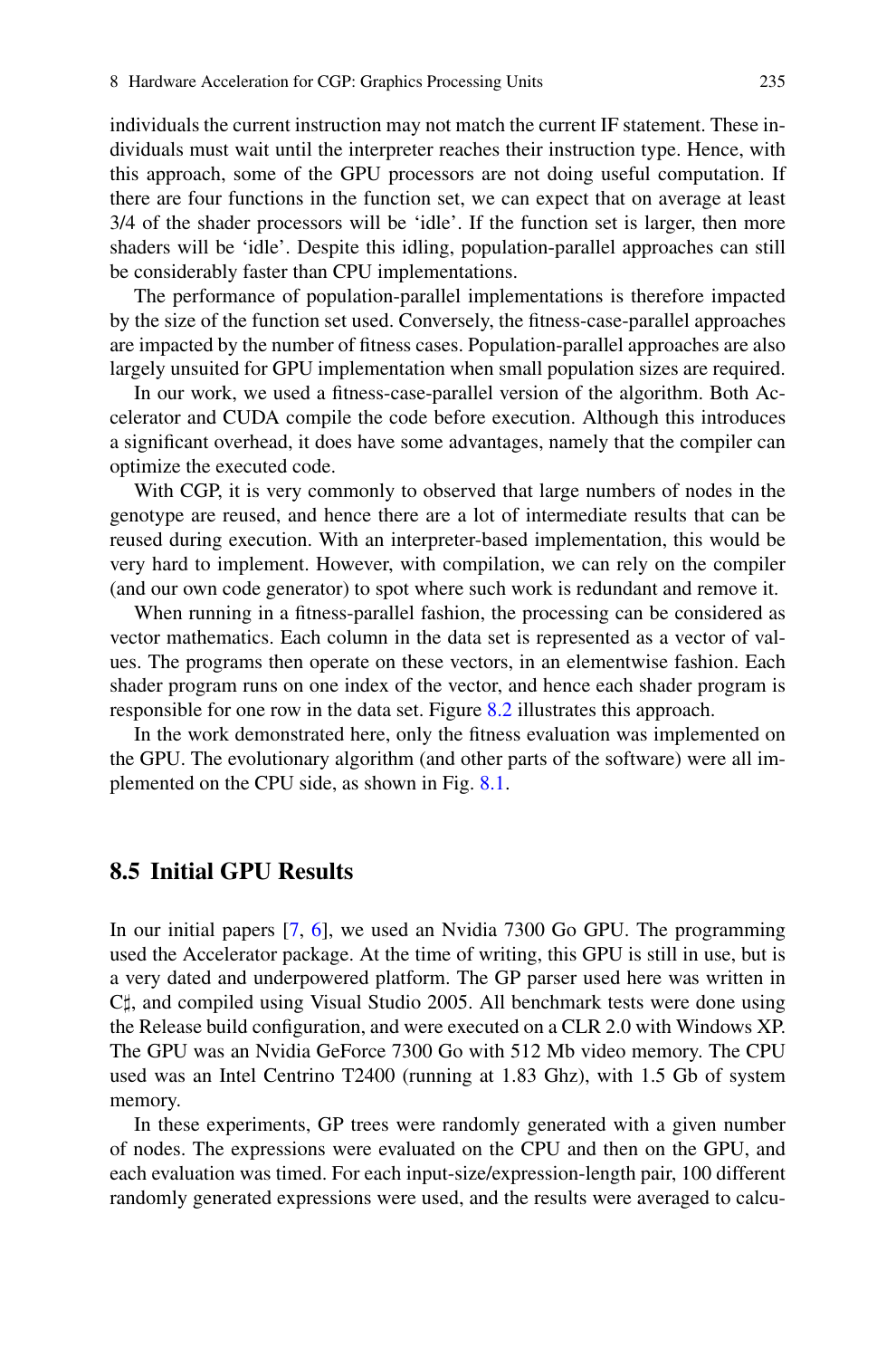

<span id="page-5-0"></span>**Fig. 8.2** (a) The data set is split into vectors. Each vector contains one column. (b) These vectors are passed to the evolved shader program. Each shader program runs on a single index, so it is able to see only one row of the data set. (c) The output of the evolved program is compared with the expected output, and a fitness value obtained. All these steps exploit the parallelism of the shader processor.

late acceleration factors. Therefore our results showed the average number of times by which the GPU was faster at evaluating a given tree size for a given number of fitness cases. Results less than 1 mean that the CPU was faster at evaluating the expression, and values above 1 indicate that the GPU performed better.

## *8.5.1 Floating-Point-Based Expressions*

In the first experiment, we evaluated random GP trees containing varying numbers of nodes, and exposed them to test cases of varying sizes. The mathematical functions +, −, ∗ and / were used. The same expression was tested on the CPU and the GPU, and the speed difference was recorded. The results are shown in Table [8.1.](#page-6-0) For small node counts and fitness cases, the CPU performance is superior because of the overhead of mapping the computation to the GPU. For larger problems, however, there is a massive speed increase for GPU execution.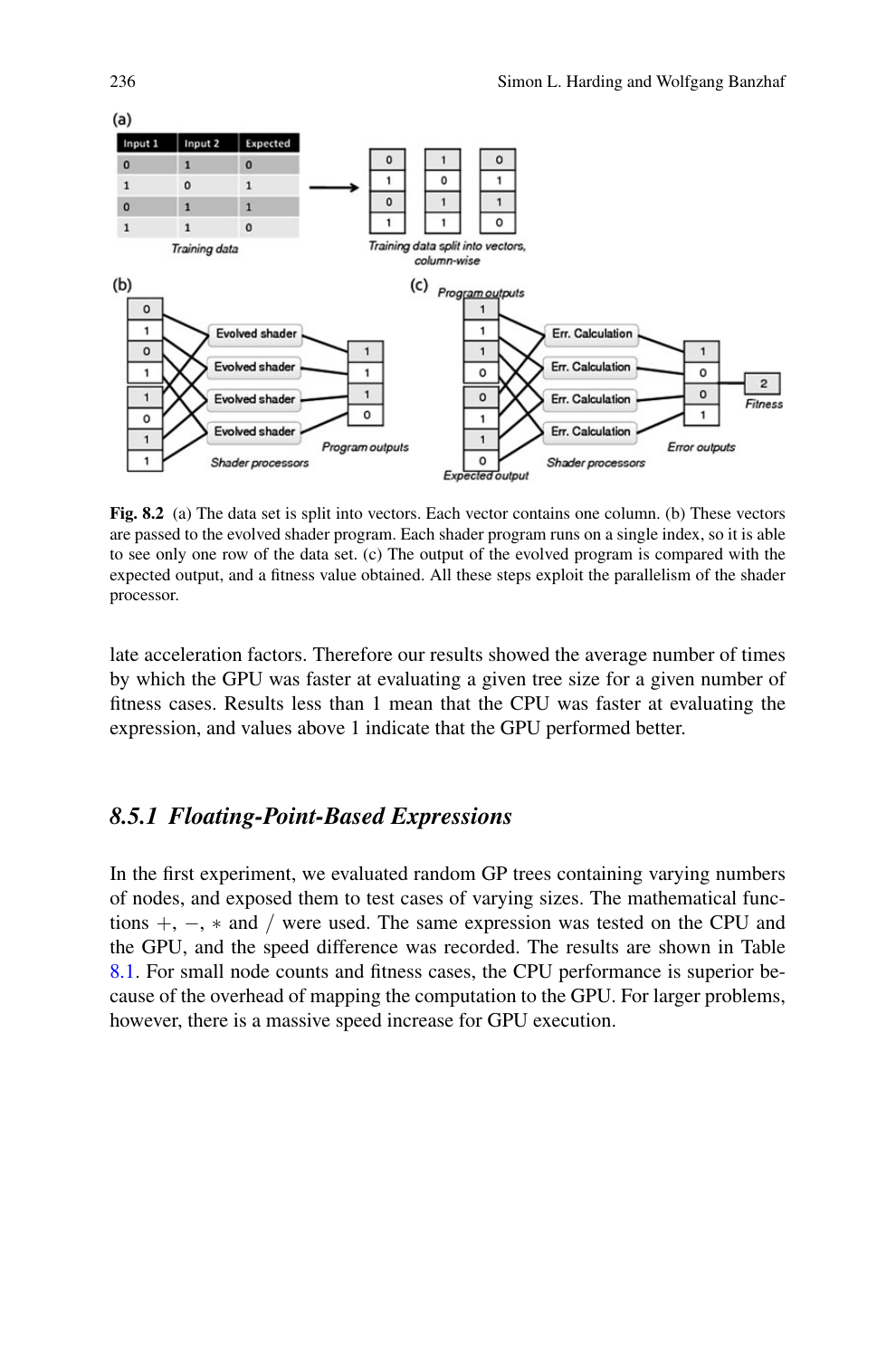**Table 8.1** Results showing the number of times faster evaluating floating-point-based expressions is on the GPU compared with CPU implementation. An increase of less than 1 shows that the CPU is more efficient

<span id="page-6-0"></span>

|                      | Test cases |      |                   |               |       |                               |
|----------------------|------------|------|-------------------|---------------|-------|-------------------------------|
| Expression length 64 |            | 256  | 1024              | 4096          | 16384 | 65536                         |
| 10                   | 0.04       | 0.16 | 0.6               | 2.39          | 8.94  | 28.34                         |
| 100                  | 0.4        | 1.38 | 5.55              | 23.03         | 84.23 | 271.69                        |
| 500                  | 1.82       | 7.04 | 27.84             | 101.13 407.34 |       | 1349.52                       |
| 1000                 | 3.47       |      | 13.78 52.55       | 204.35 803.28 |       | 2694.97                       |
| 5000                 |            |      | 10.02 26.35 87.46 | 349.73 1736.3 |       | 4642.4                        |
| 10000                | 13.01 36.5 |      |                   |               |       | 157.03 442.23 1678.45 7351.06 |

#### *8.5.2 Binary*

The second experiment compared the performance of the GPU at handling Boolean expressions. In the CPU version, we used the  $C\sharp$  Boolean type – which is convenient, but not necessarily the most efficient representation. For the GPU, we tested two different approaches, one using the Boolean parallel array provided by Accelerator, and the other using floating-point numbers. The performance of these two representations is shown in Table [8.2.](#page-7-0) It is interesting to note that improvements are not guaranteed. As can be seen in the table, the speed-up can decrease as the expression size increases. We assume that this is due to the way in which large shader programs are handled by either Accelerator or the GPU. For example, the length of the shader program on the Nvidia GPU may be limited, and going beyond this length would require repeated passes of the data. This type of behaviour can be seen in many of the results presented here.

We limited the functions in the expressions to AND, OR and NOT, which are supported by the Boolean array type. Following some sample code provided with Accelerator, we mimicked Boolean behaviour using 0.0f as false and 1.0f as true. For two floats, AND can be viewed as the minimum of the two values. Similarly, OR can be viewed as the maximum of the two values. NOT can be performed as a multiply–add, where the first stage is to multiply by minus 1 then 1 is added.

#### *8.5.3 Regression and Classifcation*

Next we investigated the speed-up on both toy and real-world problems, rather than on arbitrary expressions. In the benchmark experiments, the expression lengths were uniform throughout the tests. However, in real GP, the lengths of the expressions vary throughout the run. As the GPU sometimes results in slower performance, we need to verify that on average there is an advantage.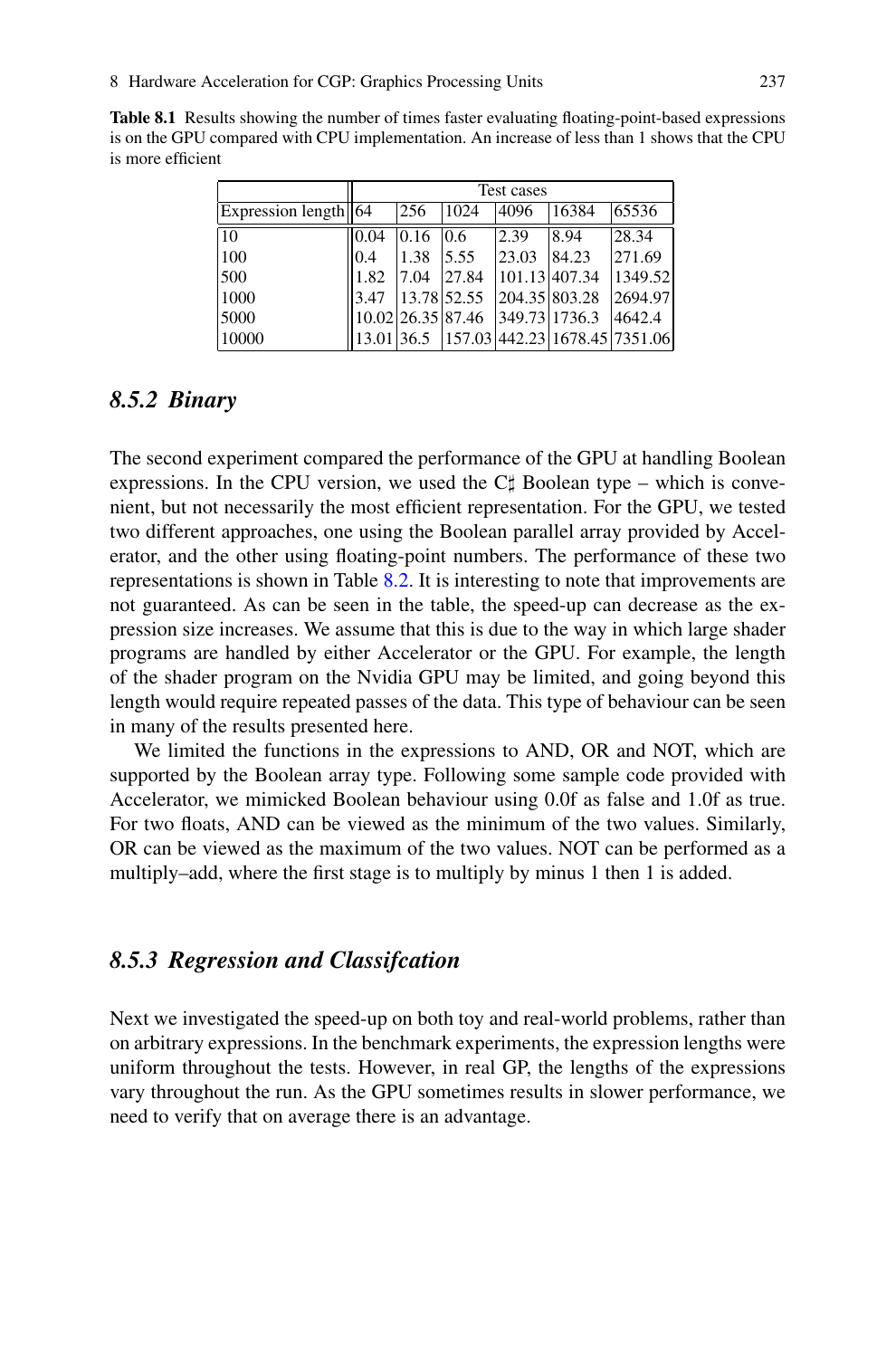<span id="page-7-0"></span>**Table 8.2** Results showing the number of times faster evaluating Boolean expressions is on the GPU, compared with CPU implementation. An increase of less than 1 shows that the CPU is more efficient. Booleans were implemented as floating-point numbers and as Booleans. Although representation as floating-point numbers provides faster valuation than that obtained with the CPU faster than the CPU for large input sizes, in general it appears preferential to use the Boolean representation. Using floating-point representation can provide speed increases, but the results are varied

| Boolean implementation                               |                |              |      |                                    |            |       |                           |                |
|------------------------------------------------------|----------------|--------------|------|------------------------------------|------------|-------|---------------------------|----------------|
|                                                      |                | Test cases   |      |                                    |            |       |                           |                |
| Expression length                                    | $\overline{4}$ | 16           | 64   | 256                                | 1024       | 4096  | 16384                     | 65536          |
| 10                                                   | 0.22           | 1.04         | 1.05 | 2.77                               | 7.79       |       | 36.53 84.08               | 556.40         |
| 50                                                   | 0.44           | 0.57         | 1.43 | 3.02                               |            |       | 14.75 58.17 228.13 896.33 |                |
| 100                                                  | 0.39           | 0.62         | 1.17 | 4.36                               |            |       | 14.49 51.51 189.57 969.33 |                |
| 500                                                  | 0.35           | 0.43         | 0.75 | 2.64                               | 14.11      | 48.01 |                           | 256.07 1048.16 |
| 1000                                                 | 0.23           | 0.39         | 0.86 | 3.01                               |            |       | 10.79 50.39 162.54 408.73 |                |
| 1500                                                 | 0.40           | 0.55         | 1.15 | 4.19                               |            |       | 13.69 53.49 113.43 848.29 |                |
| Boolean implementation, using floating-point numbers |                |              |      |                                    |            |       |                           |                |
|                                                      |                |              |      |                                    | Test cases |       |                           |                |
| Expression length 4                                  |                | 16           | 64   | 256                                | 1024       | 4096  | 16384                     | 65536          |
| 10                                                   |                |              |      | 0.02410.02810.02810.07210.28210.99 |            |       | 3.92                      | 14.66          |
| 50                                                   |                | 0.035 0.049  |      | 0.11510.311                        | 1.174 4.56 |       | 17.72                     | 70.48          |
| 100                                                  |                | 0.061 0.088  |      | 0.201 0.616 2.020 8.78             |            |       | 34.69                     | 132.84         |
| 500                                                  |                |              |      | 0.002 0.003 0.005 0.017 0.064 0.25 |            |       | 0.99                      | 3.50           |
| 1000                                                 |                | 0.00110.0011 |      | $0.003$ 0.008 0.030 0.12           |            |       | 0.48                      | 1.49           |
| 1500                                                 |                |              |      | 0.000 0.001 0.002 0.005 0.019 0.07 |            |       | 0.29                      | 1.00           |

#### **8.5.3.1 Regression**

We evolved functions that performed regression with respect to  $x^6 - 2x^4 + x^2$  [\[11\]](#page-22-12). We measured the difference in the speed of evaluation using a number of test cases. In each instance, the test cases were uniformly distributed between −1 and +1. We also changed the maximum length of the CGP graph. Hence, the expression lengths could range anywhere from one node to the maximum size of the CGP graph. GP was run for 200 generations to allow convergence. The function set comprised  $+$ , −, \* and /. In C‡, division by zero of a float returns 'Infinity', which is consistent with the result from the Accelerator library.

The fitness was defined as the sum of the absolute errors for each test case and the output of the expression. This could also be calculated using the GPU. Each individual was evaluated with the CPU and then the GPU and the speed difference was recorded. Also, the outputs from the GPU and CPU were compared to ensure that they were evaluating the expression in the same manner. We did not find any instances where the two differed.

Table [8.3](#page-8-0) shows results that are consistent with the results for the other tests described above. For smaller input sets and small expressions, it was more efficient to evaluate them on the CPU. However, for the larger test and expression sizes, the performance increase was dramatic.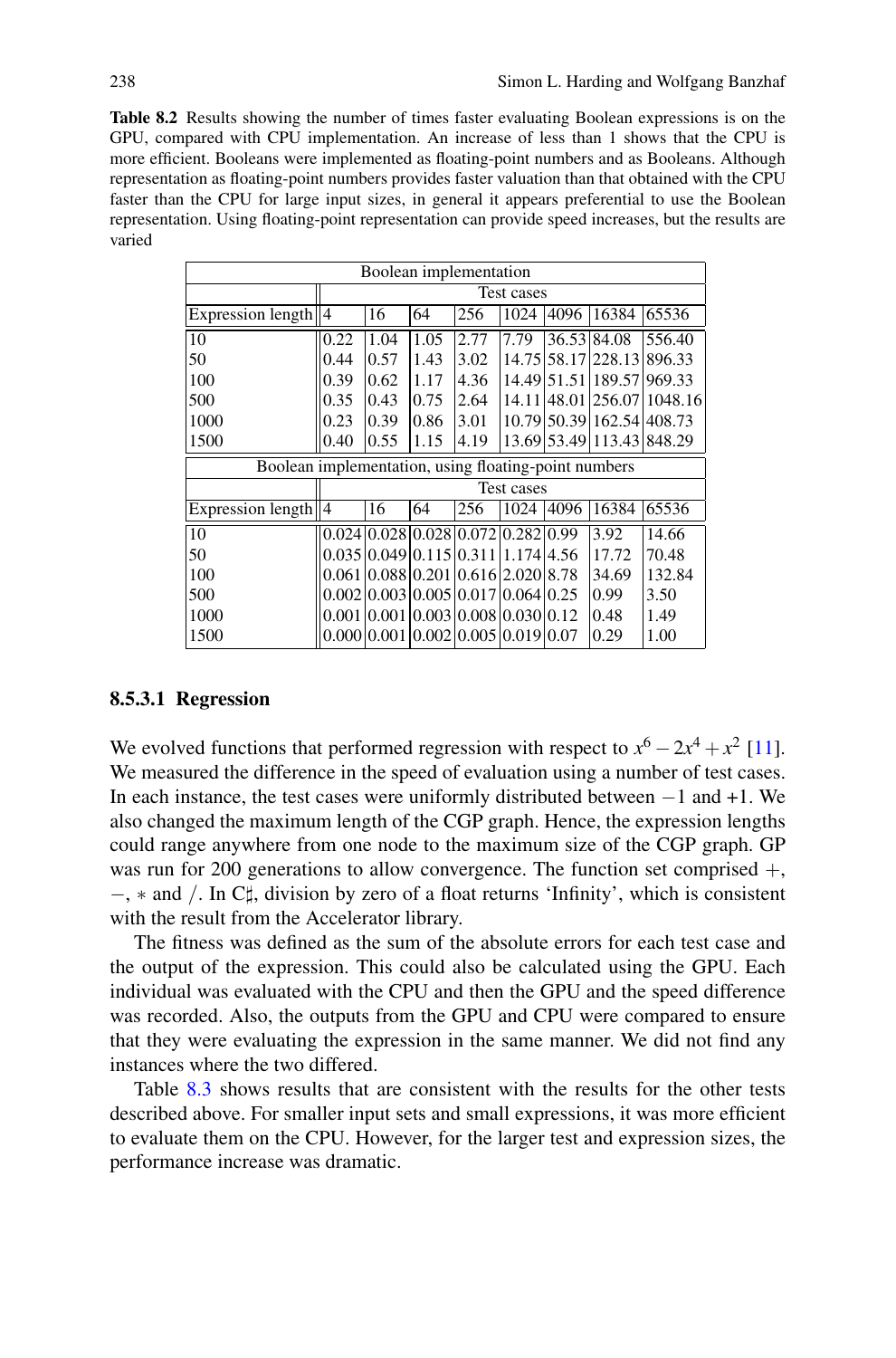<span id="page-8-0"></span>**Table 8.3** Results for the regression experiment. The results show the number of times faster evaluating evolved GP expressions is on the GPU, compared with CPU implementation. The maximum expression length is the number of nodes in the CGP graph

|                                               | Test cases            |  |                         |      |  |
|-----------------------------------------------|-----------------------|--|-------------------------|------|--|
| Max. expressionlLength 10   100   1000   2000 |                       |  |                         |      |  |
| 10                                            | $0.02 \, 0.08 \, 0.7$ |  |                         | 1.22 |  |
| 100                                           |                       |  | 0.07 0.33 2.79 5.16     |      |  |
| 1000                                          |                       |  | $0.42$ 1.71 15.29 87.02 |      |  |
| 10000                                         | 0.4                   |  | 1.79 16.25 95.37        |      |  |

#### **8.5.3.2 Classification**

In this experiment we attempted to solve the classification problem of distinguishing between two spirals, as described in [\[11\]](#page-22-12). This problem has two input values (the *x* and *y* coordinates of a point on a spiral) and has a single output indicating which spiral the point is found to be on. In  $[11]$ , 194 test cases were used. In the present experiments, we extended the number of test cases to 388, 970 and 1940. We also extended the function set to include sine, cosine,  $\sqrt{x}$ ,  $x^y$  and a comparator. The comparator looked at the first input value of a node, and if it was less than or equal to zero returned the second input, and 0 otherwise. The relative speed increases can be seen in Table [8.4.](#page-8-1) Again we see that the GPU is superior for larger numbers of test cases, with larger expression sizes.

<span id="page-8-1"></span>**Table 8.4** Results for the two-spirals classification experiment. The results show the number of times faster evaluating evolved GP expressions is on the GPU compared with CPU implementation. The maximum expression length is the number of nodes in the CGP graph

|                                         | Test cases                       |  |  |                      |  |
|-----------------------------------------|----------------------------------|--|--|----------------------|--|
| Max. expression length 194 388 970 1940 |                                  |  |  |                      |  |
| 10                                      | $[0.15 \, 0.23 \, 0.51 \, 1.01]$ |  |  |                      |  |
| 100                                     | 0.38 0.67 1.63 3.01              |  |  |                      |  |
| 1000                                    | 1.77 3.19 9.21 22.7              |  |  |                      |  |
| 10000                                   |                                  |  |  | 1.69 3.21 8.94 22.38 |  |

#### **8.5.3.3 Classification in Bioinformatics**

In this experiment we investigated the behaviour on another classification problem, this time a protein classifier, as described in [\[12\]](#page-22-13). Here the task was to predict the location of a protein in a cell from the amino acids in that particular protein. We used the entire data set as the training set. The set consisted of 2427 entries, with 19 variables each and one output. We investigated the performance gain using several expression lengths, and the results can be seen in Table [8.5.](#page-9-0) Here, the large number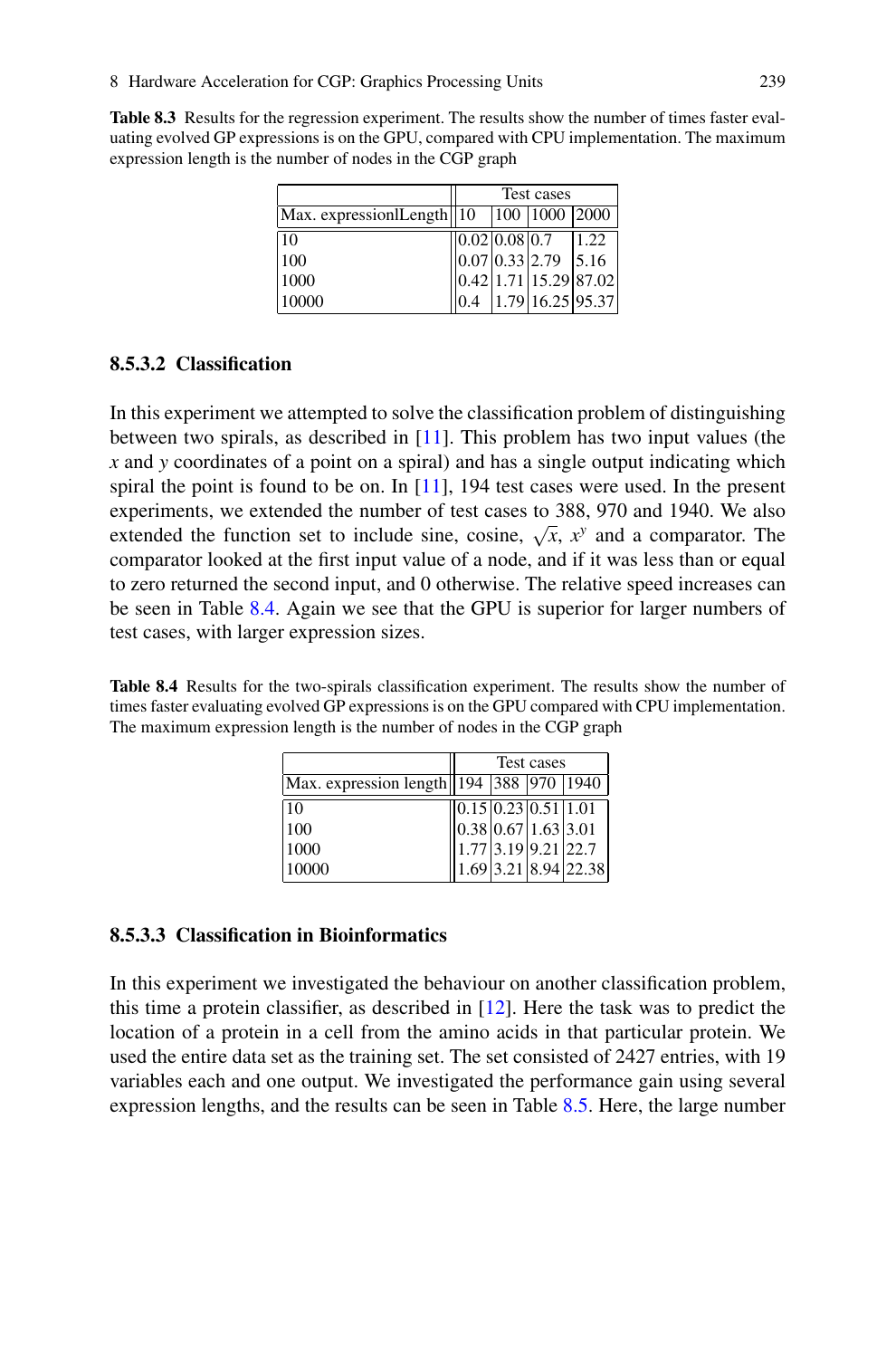of test cases used results in considerable improvements in evaluation time, even for small expressions.

<span id="page-9-0"></span>**Table 8.5** Results for the protein classification experiment. The results show the number of times faster evaluating evolved GP expressions is on the GPU compared with CPU implementation. The maximum expression length is the number of nodes in the CGP graph

|                          | Test cases |
|--------------------------|------------|
| Expression length   2427 |            |
| 10                       | 3.44       |
| 100                      | 6.67       |
| 1000                     | 11.84      |
| 10000                    | 14.21      |

## **8.6 Image Processing on the GPU**

In a later set of experiments, we demonstrated the use of the GPU as a platform for the evolution of image filters, such as filters for noise reduction. An image filter is defined as a convolution kernel (or program) that takes a set of inputs (pixels in an image) and maps them to a new pixel value. This program is applied to each pixel in an image to produce another image. Such filters are common in image processing. For example, one commonly used filter to reduce noise in an image is a median filter, where the new state of a pixel is the median value of it and its neighbourhood.

Using CGP it is possible to evolve such filters. Further examples of this and other approaches can be seen in Chap. 6.

Running the filters on a GPU allows us to apply the kernel to every pixel (logically, but not physically) simultaneously. The parallel nature of the GPU allows a number of kernels to be calculated at the same time. This number is dependent on the number of shader processors available. The image filter consists of an evolved program that takes a pixel and its neighbourhood (a total of nine pixels) and computes the new value of the centre pixel. On a traditional processor, you would iterate over each pixel in turn and execute the evolved program each time. Using the parallelism of the GPU, many pixels (in effect all of them) can be operated on simultaneously. Hence, the evolved program is only evaluated once. Although the evolved program actually evaluates the entire image at once, we can break down the problem and consider what is required for each pixel. For each pixel, we need a program that takes it and its neighbourhood, and calculates a new pixel value. For this, the evolved program requires as many inputs as there are pixels in the neighbourhood, and a single output. In the evolved program, each function has two inputs and one output. These inputs are floating-point numbers that correspond to the grey-level values of the pixels. Figure [8.3](#page-10-0) illustrates a program that takes a nine-pixel subimage, and computes a new pixel value.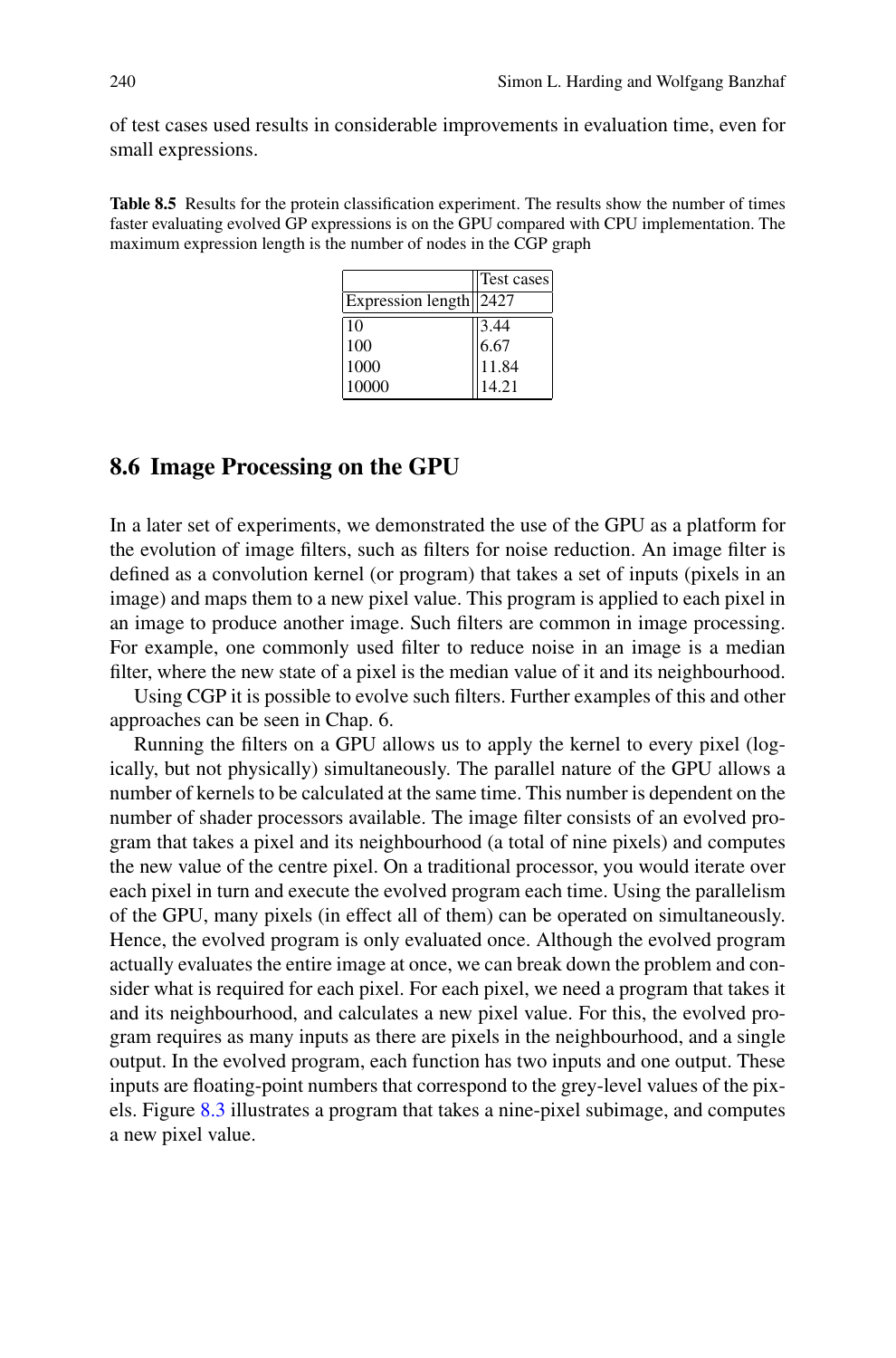

<span id="page-10-0"></span>**Fig. 8.3** In this example, the evolved program has nine inputs which correspond to a section of an image. The output of the program determines the new colour of the centre pixel. Note that one node has no connections to its output. This means that the node is redundant, and will not be used during the computation.

Mapping the image-filtering problem to the parallel architecture of the GPU is relatively straightforward.

It is important to appreciate that a GPU typically takes two arrays and produces a third by performing a parallel operation on them. The operation is elementwise, in the same way as for matrix operations. To clarify this, consider two arrays,  $a =$  $[1,2,3]$  and  $b = [4,5,6]$ . If we perform addition, we get  $c = [5,6,9]$ . With the SIMD architecture of the GPU, it is difficult to do an operation such as adding the first element of one array to the second of another. To do such an operation, the second array would need to be shifted to move the element in the second position to the first position.

For image filtering, we need to take a subimage from the main image, and use these pixels as inputs for a program (our convolution kernel), keeping in mind the vectorized operations of the GPU. To do this we take an image (e.g. the top left array in Fig. [8.4\)](#page-11-0) and shift the array by one pixel in all eight possible directions. This produces a total of nine arrays (labelled (a) to (i) in Fig. [8.4\)](#page-11-0).

Taking the same indexed element from each array will return the neighbourhood of a pixel. In Fig. [8.4,](#page-11-0) the neighbourhood is shaded grey and the dotted line indicates how these elements are aligned. The GPU runs many copies of the evolved program in parallel and, essentially, each program can can act on only one array index. By shifting the arrays in this way, we have lined up the data so that although each program can see only a given array position, by looking at the set of arrays (or, more specifically, a single index in each of the arrays in the set) it can have access to the given pixel and its neighbourhood. For example, if we add array (e) to array (i) the new value of the centre pixel will be 6, as the centre pixel in (e) has a value of 5 and the centre pixel in (i) has a value of 1.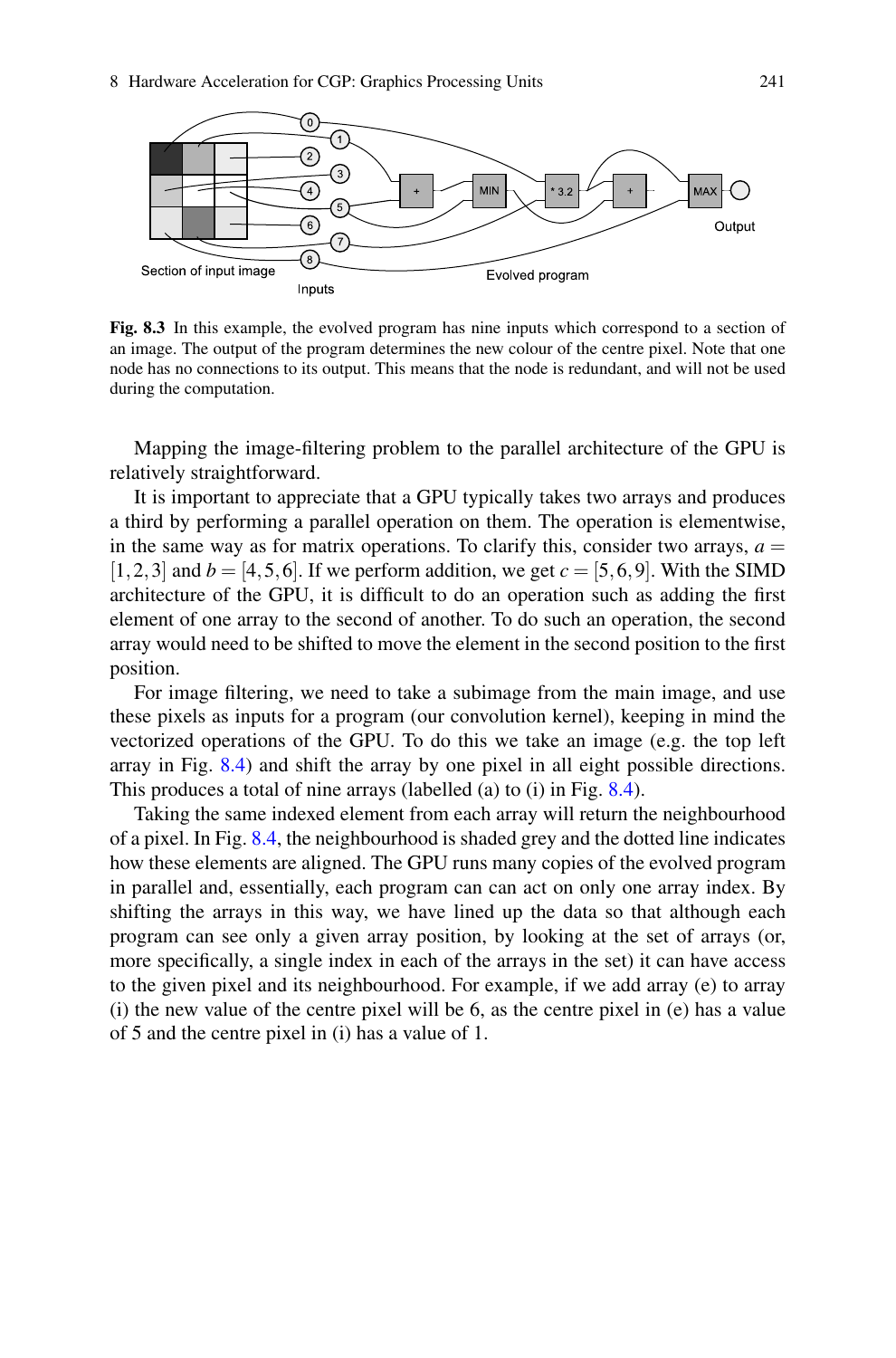

<span id="page-11-0"></span>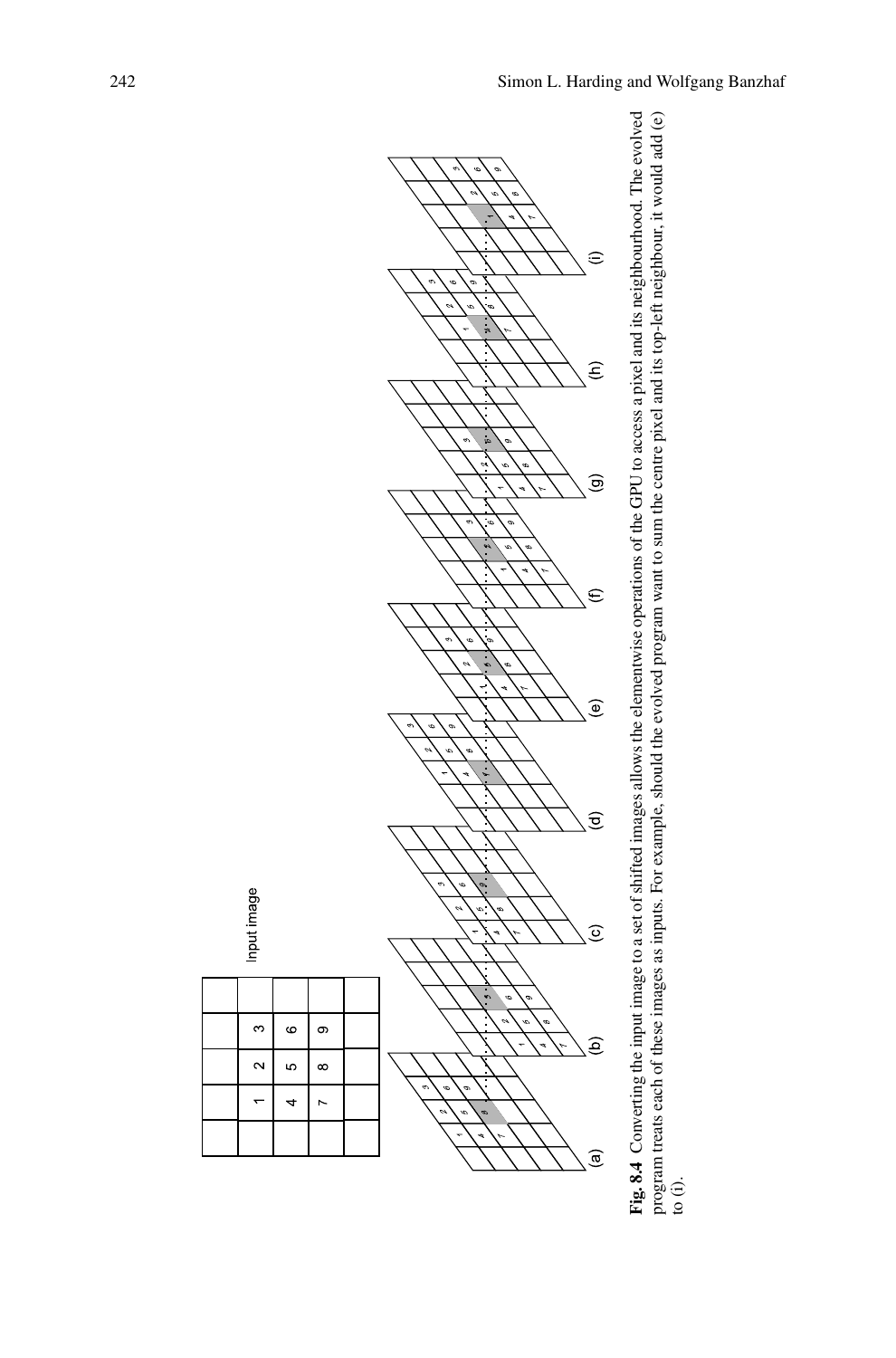#### *8.6.1 Evolving Image Filters Using Accelerator*

In [\[5,](#page-22-7) [9\]](#page-22-14), CGP was used with MS Accelerator to evolve a large number of different image filters. Chapter 6 contains more detail about the CGP component of this work, whereas here the focus is on the GPU side of the algorithm. In summary, the original input images (Fig. [8.5\)](#page-13-0) were combined together to form a larger image. A filter was applied, using GIMP. We then used an evolutionary algorithm to find a mapping between the input and output images. The fitness function attempted to minimize the error between the desired output (the GIMP-processed image) and the output from the evolved filters.

GPU acceleration allows us to process images much more rapidly than on a CPU, and enables improvements to be made in the quality of the results collected. In [\[5\]](#page-22-7) four different images were used for fitness evaluation, and none for validation. In [\[9\]](#page-22-14), 16 different images (Fig. [8.5\)](#page-13-0) were used; these were largely taken from the USC-SIPI image repository, with 12 used for fitness evaluation and four for validation. This allowed us to be confident that evolved filters would generalize well. As we employed a GPU for acceleration, we were able to test all the images at the same time and obtain both the fitness score and the validation score at the same time.

The fitness score of an individual was the average of the absolute difference (per pixel) between the target image and the image produced using CGP. The lower this error, the closer our evolved solution was to the desired output.

The fitness function was relatively complicated. The first step was to take the output from the evolved program, subtract it from our desired output and then find the absolute value of the result. The whole input image was processed at once (this input image contained 16 subimages). This provided an array containing the difference between the two images. Next, a mask was applied to remove the edges where the subimages meet. This was done because when the images were shifted, there would be overlapping data from different images that could introduce undesirable artefacts into the fitness computation. Edges were removed by multiplying the difference array by an array containing 0s and 1s. The 1s labelled where the fitness function would measure the difference.

To calculate the training error, the difference array was multiplied by another mask. This mask contained 1s for each pixel in the training images, and 0 for pixels that we did not wish to consider. The fitness value was the sum the contents of the array divided by the number of pixels.

The fitness function is illustrated in Fig. [8.6.](#page-14-0)

## *8.6.2 Results*

Results for the quality of the image filters can be found in Chap. 6. Here, only the GPU acceleration is considered. Table [8.6](#page-14-1) shows the performance of this implementation.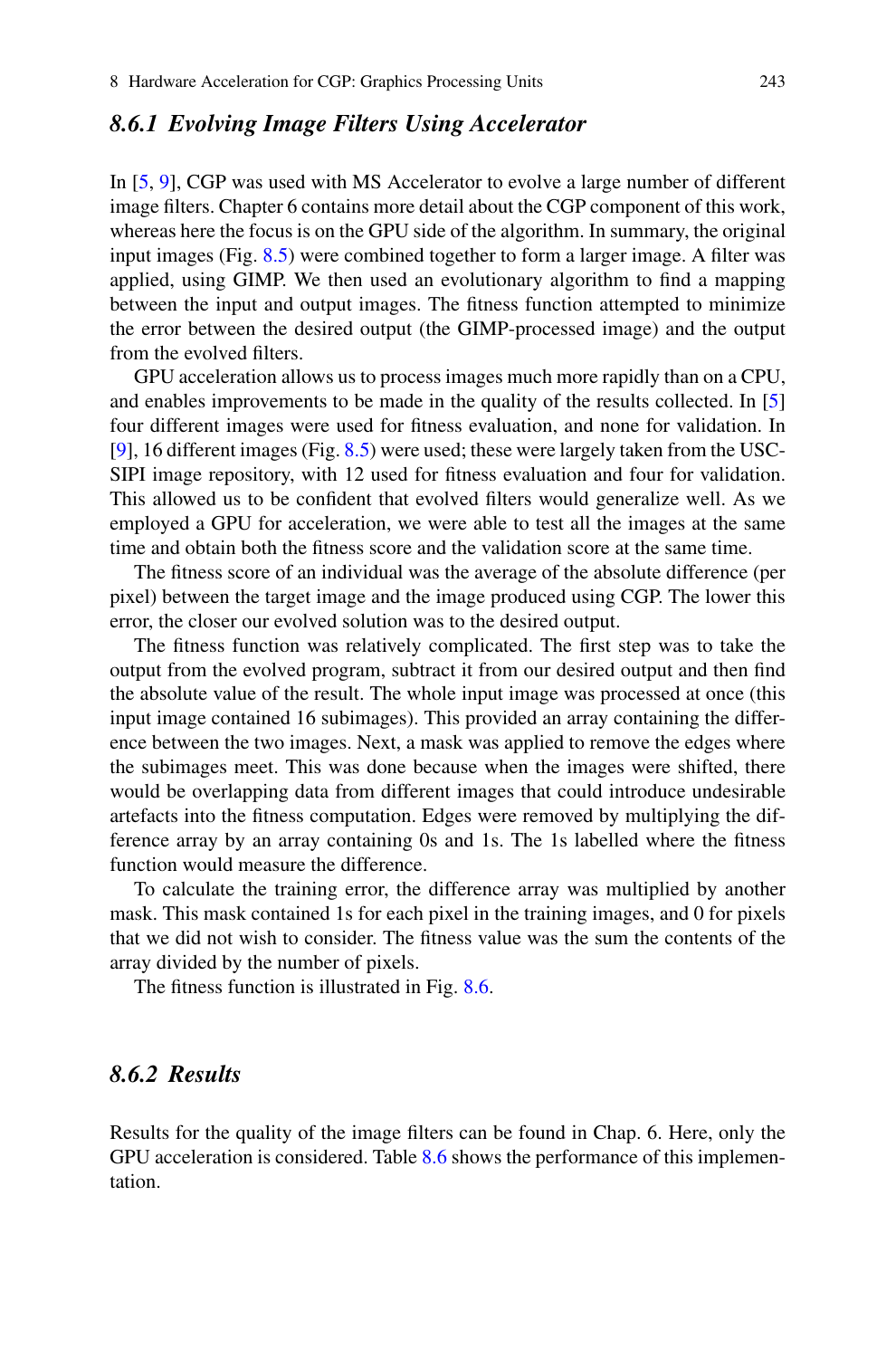

**Fig. 8.5** The training and validation image set. All images were presented simultaneously to the GPU. The first column of images was used to compute the validation fitness, and the remaining 12 for the training fitness. Each image is  $256 \times 256$  pixels, with the entire set of images containing  $1024 \times 1024$  pixels.

<span id="page-13-0"></span>It was found that using the GPU greatly decreased the evaluation time per individual. On our test system (Nvidia 8800 GTX, AMD Athlon 3500+, Microsoft Accelerator API), the average speed was approximately 145 million genetic programming operations per second (GPOps), and a peak performance of 324 Million GPOps was obtained. The processing rate was dependent on the length of the evolved programs. Some filters benefited more from the GPU implementation than others.

When the evolved programs were executed using the CPU, we obtained only 1.2 million GPOps, i.e. a factor of 100 times slower than for the GPU. However, using the reference driver incurs significant overhead and may not be an accurate reflection of the true speed of the CPU.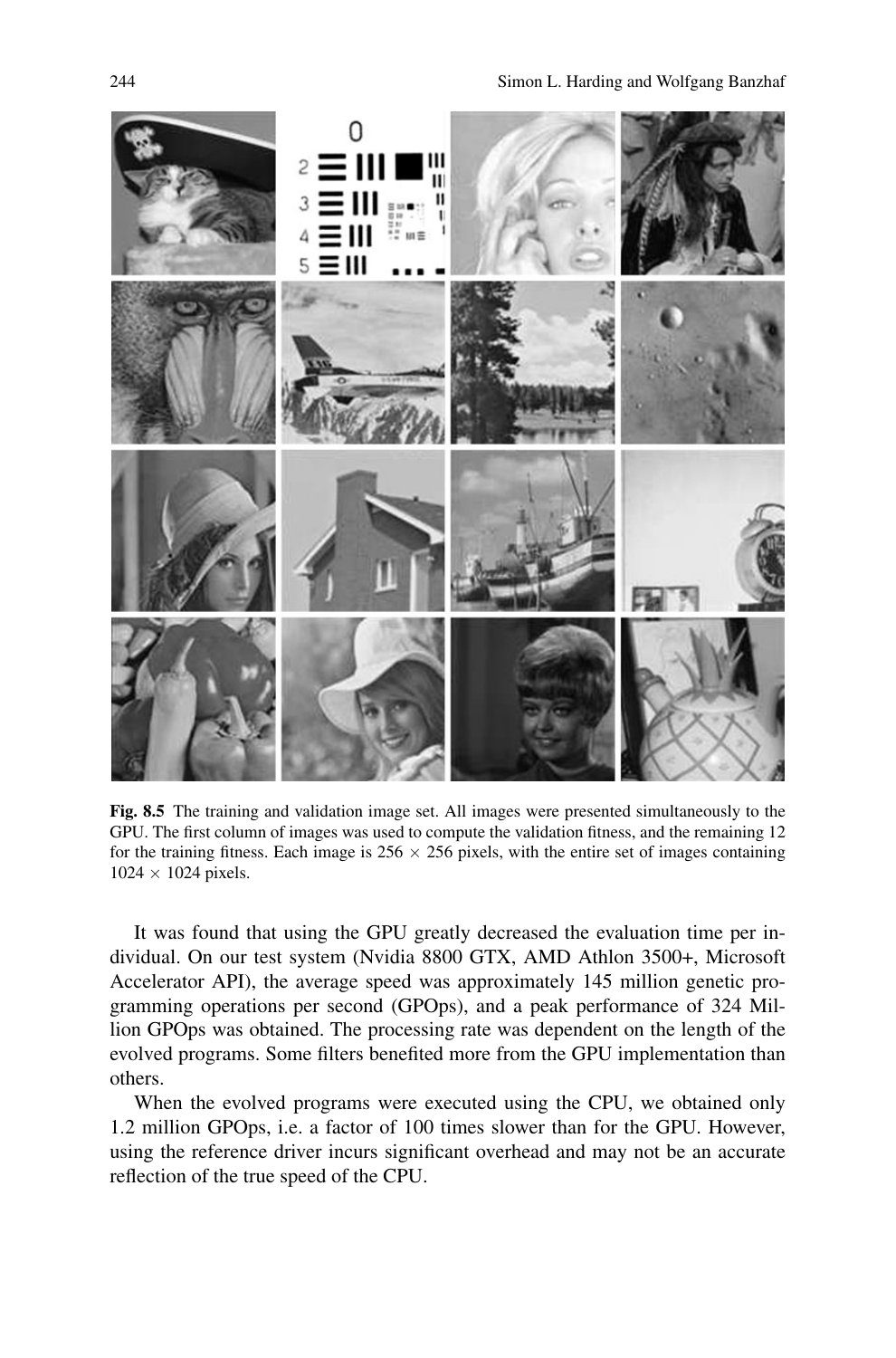8 Hardware Acceleration for CGP: Graphics Processing Units 245



<span id="page-14-0"></span>**Fig. 8.6** Fitness calculation for images (simplified for a single image). The evolved program is run on the input image, and its per-pixel difference from the target image is calculated. This is then multiplied by an edge mask to remove artefacts created by the multiple subimages touching each other. Finally, the final error is calculated (the average pixel error).

| Filter             | Peak MGPOps Avg MGPOps |     |
|--------------------|------------------------|-----|
| Dilate             | 116                    | 62  |
| Dilate2            | 281                    | 133 |
| Emboss             | 254                    | 129 |
| Erode              | 230                    | 79  |
| Erode <sub>2</sub> | 307                    | 195 |
| Motion             | 280                    | 177 |
| Neon               | 266                    | 185 |
| Sobel              | 292                    | 194 |
| Sobel2             | 280                    | 166 |
| Unsharp            | 324                    | 139 |

<span id="page-14-1"></span>**Table 8.6** Maximum and average mega genetic programming operations per second (MGPOps) observed for each filter type

## **8.7 CUDA Implementation**

The Accelerator implementations discussed so far suffer from many problems. Accelerator is very limiting (Windows only, bugs, too high-level), and does not appear to be under active development – although it is likely to resurface in future versions of DirectX.

The next implementation of CGP for GPUs that we describe is based on Nvidia's CUDA. However, doing this presented many challenges. To use a test-case-parallel approach, individual programs have to be compiled – and this introduces a significant time overhead. In  $[10]$ , a new approach was introduced which aims to remove this overhead. This section discusses the most recent version of this approach.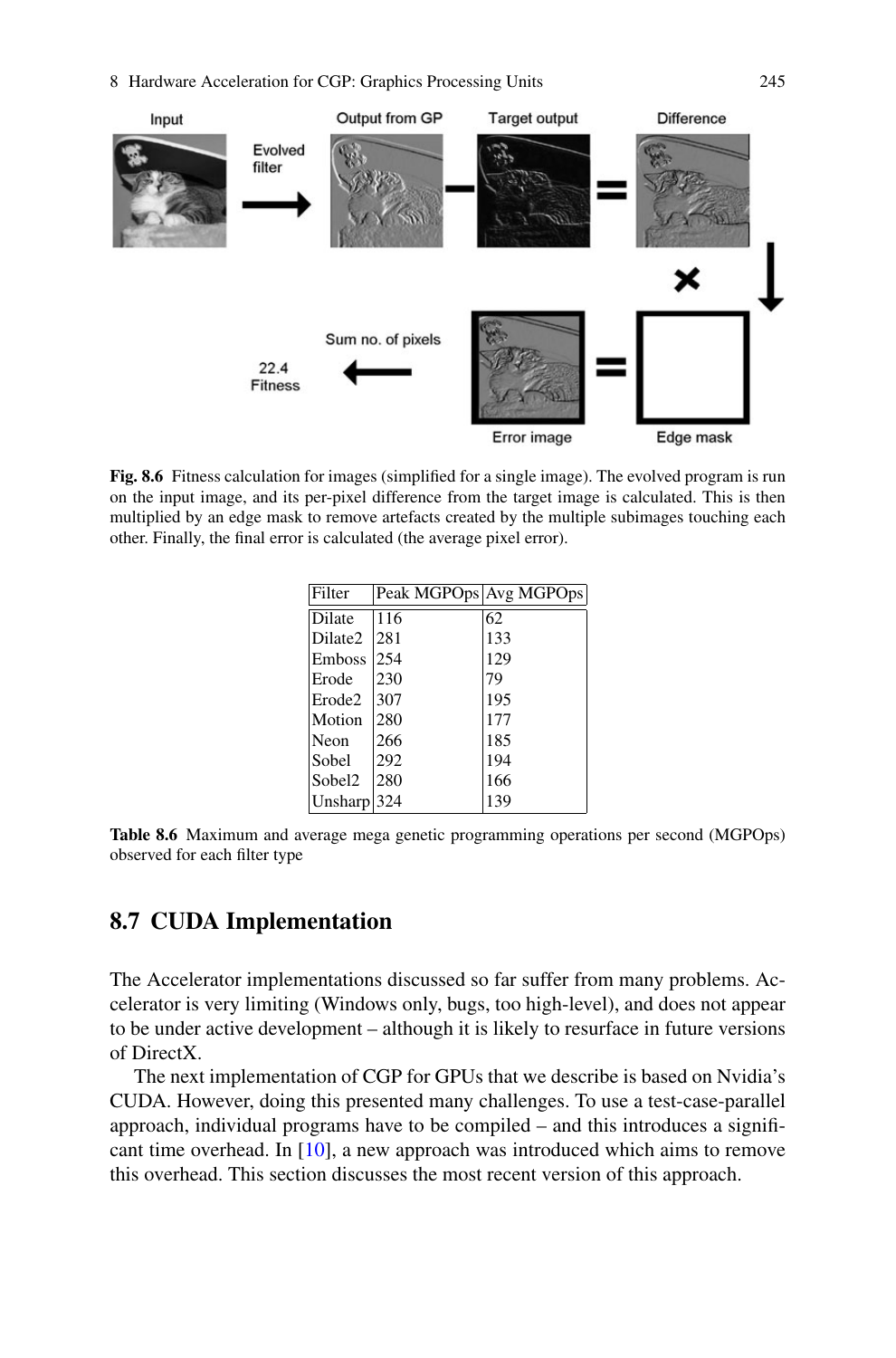

<span id="page-15-0"></span>**Fig. 8.7** Algorithm overview. The root computer administers the client computers. The root computer is responsible for maintaining the population and distributing sections of the data set to the GPU-equipped client computers. The client computers can be capable of executing programs (i.e. contain a compatible GPU) and/or be capable of compiling CUDA programs using NvCC. Different combinations of compiling and executing computers can be used, depending on the resources available.

# *8.7.1 Algorithm*

The algorithm devised here is an implementation of a parallel evolutionary algorithm, where there is a master controller (called the 'root') and a number of slave computers (or 'clients'), as shown in Fig. [8.7.](#page-15-0) In summary, the algorithm works in the following manner:

- 1. A process is loaded onto all computers in the cluster.
- 2. The root process is started on the master computer.
- 3. Each computer announces its presence, and the root listens to these broadcasts and compiles a list of available machines.
- 4. After announcing their presence, each of the client machines starts a server process to listen for commands from the root.
- 5. After 2 minutes, the root stops listening for broadcasts and connects to each client machine.
- 6. Upon connecting to each machine, the root asks each client what its capabilities are (in terms of CUDA compiler and device capability).
- 7. The root distributes sections of the fitness set to each CUDA-capable computer.
- 8. The root initializes the first population.
- 9. The root begins the evolutionary loop.
	- a. Convert population to CUDA C code.
	- b. Parallel-compile population.
	- c. Collate compiled code and resend to all compiling clients.
	- d. Perform execution of individuals on all GPU-equipped clients.
	- e. Collect (partial) fitness values for individuals from GPU-equipped clients.
	- f. Generate next population, return to step 9a.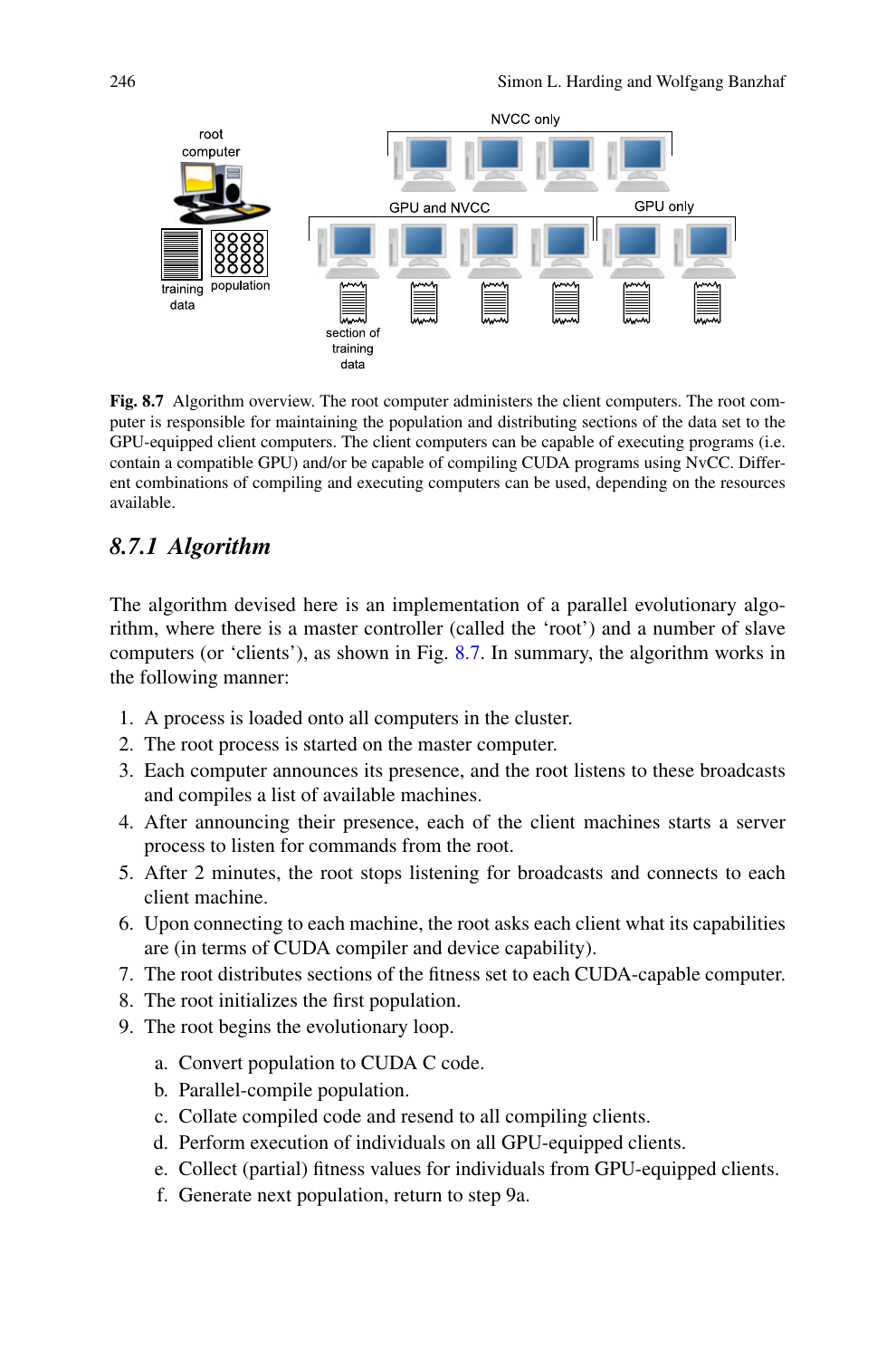The algorithm here offloads both the compilation and the execution to a cluster of GPU-equipped machines. This significantly reduces the overhead and execution costs.

The cluster consisted of 28 computers, each with an Nvidia GeForce 8200 graphics card. This GPU is a very low end device. Each 8200 GPU has eight stream processors and access to 128 Mb of RAM. As the GPU was shared with the operating system, the free GPU memory on each machine was approximately 80 Mb. The root computer node used here was equipped with an Intel Q6700 quadcore, 4 Gb of RAM and Windows XP. The client computers used Gentoo Linux, AMD 4850e processors and 2 Gb of RAM. The software developed here uses a CUDA wrapper called Cuda.Net [\[3\]](#page-22-3) and should work on any combination of Linux and Windows platforms.

## *8.7.2 Compilation and Code Generation*

To mitigate the slow compilation step in the algorithm, a parallelized method was employed. Figure [8.8](#page-17-0) shows how the compilation speed varies with the number of individuals in a population. The compilation time here includes rendering the genotypes to CUDA C code, saving the code and running the compiler. For a single machine, the compilation time increases quickly with the size of the population. For large populations, the compilation phase quickly becomes a significant bottleneck. Using distributed compilation it is possible to maintain a rapid compilation phase for typical population sizes.

CUDA allows library files (extension '.cubin') called 'modules' to be loaded into the GPU. Modules are libraries of functions that can be loaded, executed on the GPU and then unloaded. Module load times increase linearly with the number of functions (or individuals) they contain. However, there is a constant overhead to this, and for unloading the module, transferring the module across the network and other file-handling operations. Therefore it is preferable to minimize the number of module files that are created.

To compile a module, the user first creates a source file containing only CUDA functions. These should be declared as in the following example:

```
extern "C" qlobal
    void Individual0(
         float* ffOutput,
         float* ffInput0,
         int width, int height)
```
When compiled, each of these functions is exposed as a function in the compiled library. Internally, the .cubin files are text files with a short header, followed by a set of code blocks representing the functions. The code blocks contain the binary code for the compiled function, in addition to information about memory and register usage.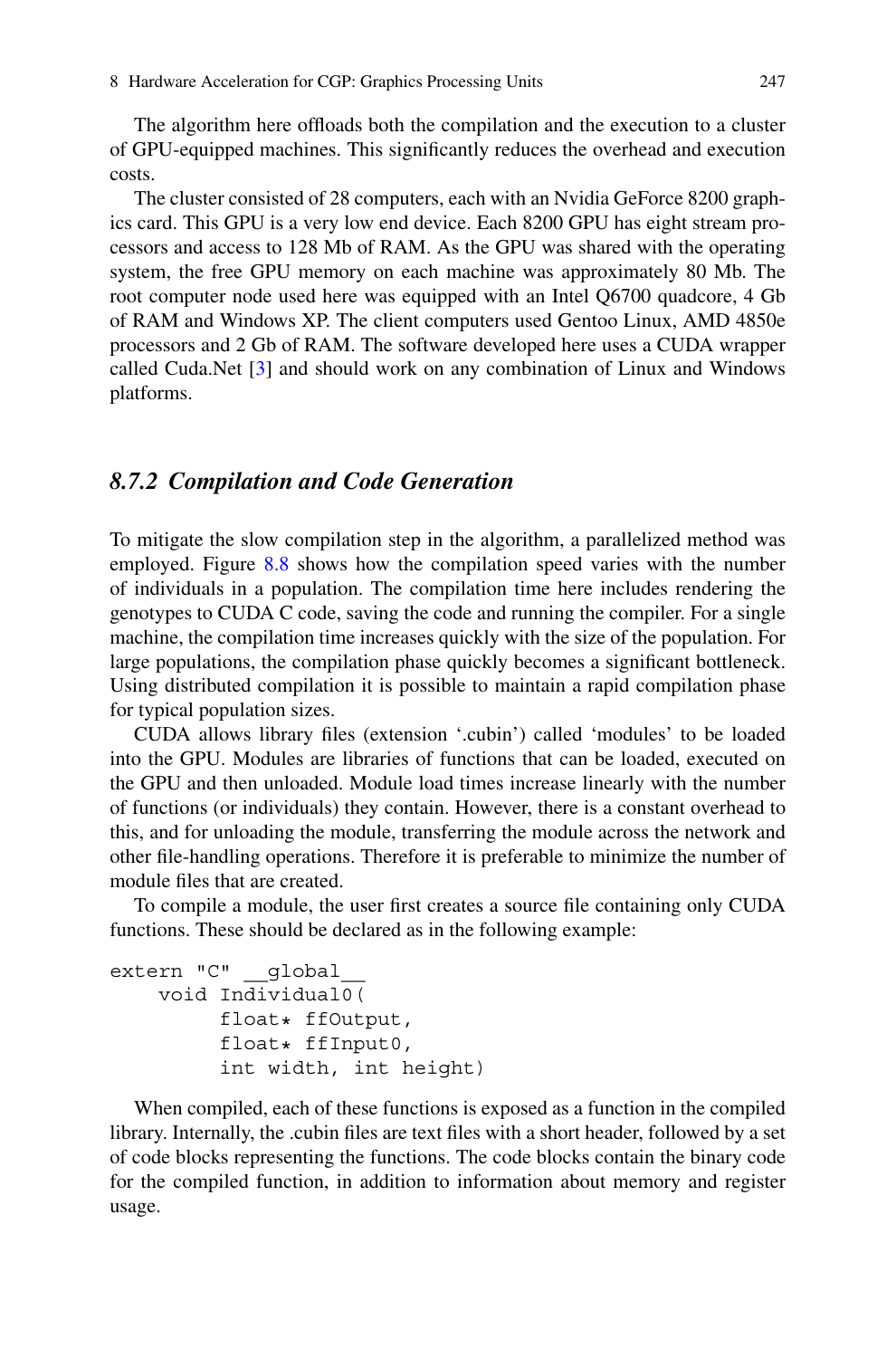

<span id="page-17-0"></span>**Fig. 8.8** How compilation speed varies with the number of individuals in a population, comparing single-machine compilation with compilation using 14 machines in the cluster.

It is possible to merge the contents of module files together by simply appending .cubin files together. This allows one to compile sections of a library independently of each other and then reduce these sections to a single module. However, only one header is permitted per .cubin file.

In this implementation, the following process was used to convert the genotypes into executable code.

- 1. Convert the population to CUDA. This process is performed on the root machine. At this stage, the population is divided up into sections, the number of which is equal to the number of machines available for compilation. Each section is then converted to CUDA using the code generator described in Sect. [8.7.2.](#page-18-0) This stage is performed in parallel across the cores on the root computer, where a separate thread is launched for each section of the population's code generator.
- 2. Send the uncompiled code to the distributed machines. In parallel, each section of uncompiled code is transmitted to a computer for compilation. The remote computer saves the code to the local disk, before compilation. The remote computer then loads the .cubin file from disk and returns it to the root computer.
- 3. The host computer merges the returned .cubin files together (in memory) and then sends the merged version back to all the computers in the grid for execu-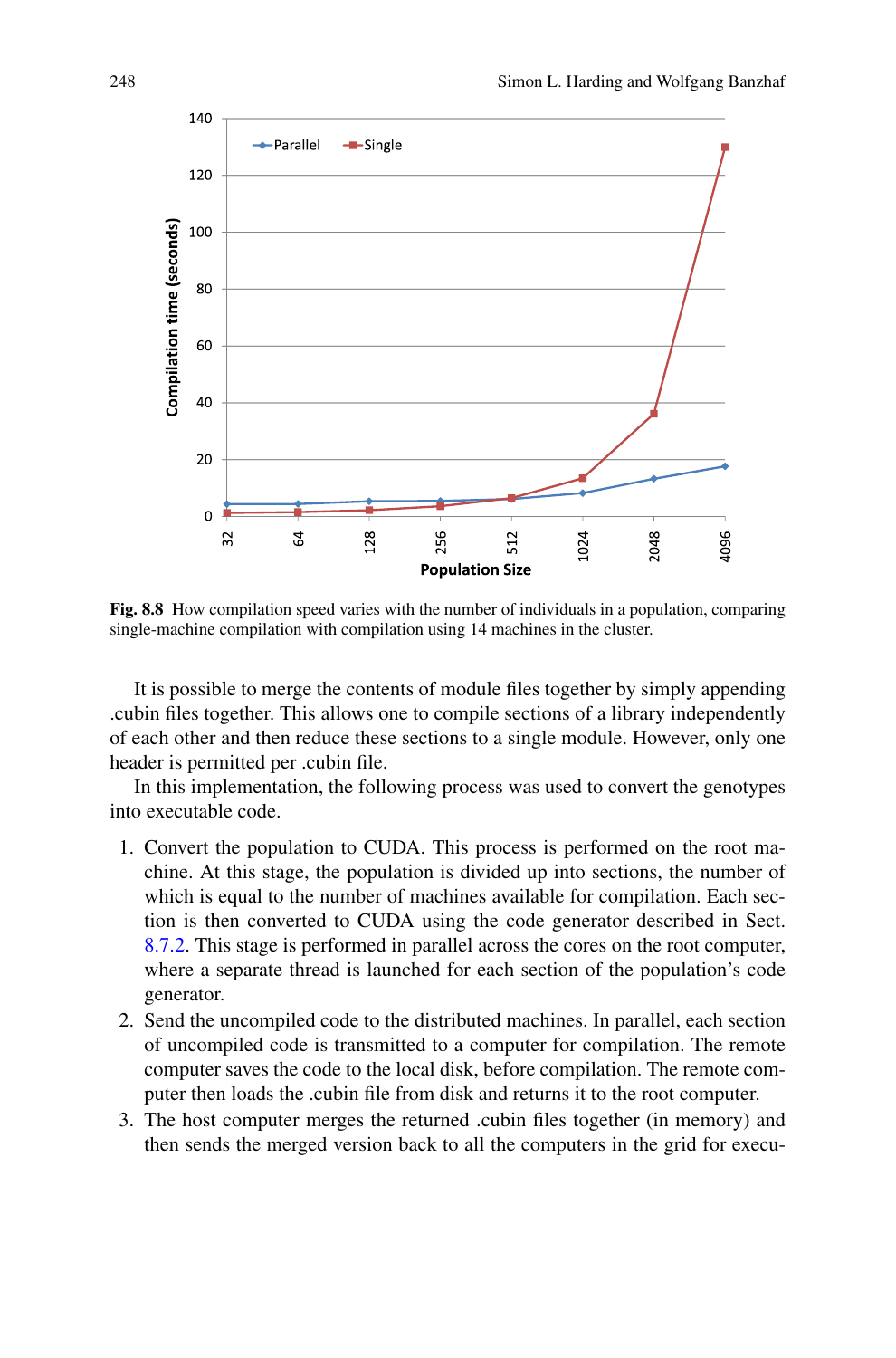tion. Again, this happens in parallel, with the remote computers sending back their compiled files asynchronously.

Figure [8.8](#page-17-0) shows the performance benefit obtained with this parallel compilation method. For typical population sizes, the parallel compilation means that each processor compiles only a small number of functions – and for such sizes the compiler is operating at its most efficient ratio of compilation time to function count. However, it should be noted that the compilation time does not appear to scale linearly with the number of compiling clients.

Tables [8.7](#page-18-1) and [8.8](#page-18-0) show the average times taken to compile populations of various sizes, with various program lengths. The results show a clear performance increase using the parallel compilation method.

| Population size $  256  512  1024  2048$ | Graph length |                |                     |      |  |  |
|------------------------------------------|--------------|----------------|---------------------|------|--|--|
|                                          |              |                |                     |      |  |  |
| 32                                       |              |                | 3.08 2.88 2.78 2.82 |      |  |  |
| 64                                       |              |                | 2.43 2.32 2.48 2.65 |      |  |  |
| 128                                      |              |                | 2.84 2.78 3.01 3.01 |      |  |  |
| 256                                      |              |                | 3.29 3.28 3.24 3.39 |      |  |  |
| 512                                      |              |                | 3.73 3.63 4.26 3.97 |      |  |  |
| 1024                                     |              | 4.96 5.89 5.41 |                     | 6.35 |  |  |
| 2048                                     |              |                | 8.37 7.98 8.38      | 9.65 |  |  |

<span id="page-18-1"></span>**Table 8.7** Time (in seconds) to perform the entire compilation process using 28 computers

<span id="page-18-0"></span>**Table 8.8** Time (in seconds) to perform the entire compilation process using a single-threaded compilation method. Owing to memory allocation issues, some results are incomplete

| Population size $\ $ 256 | Graph length            |                         |           |      |  |  |
|--------------------------|-------------------------|-------------------------|-----------|------|--|--|
|                          |                         | 512                     | 1024 2048 |      |  |  |
| 32                       | 1.22                    | 1.22                    | 1.22      | 1.22 |  |  |
| 64                       | 1.55                    | 1.55                    | 1.54      | 1.54 |  |  |
| 128                      | 2.20                    | 2.20                    | 2.21      | 2.18 |  |  |
| 256                      | 3.54                    | 3.73                    | 3.60      | 3.55 |  |  |
| 512                      | 6.43                    | 6.44                    | 6.43      | 6.45 |  |  |
| 1024                     |                         | 13.33 13.56 13.43 13.45 |           |      |  |  |
| 2048                     | 36.16 36.26 36.06 36.01 |                         |           |      |  |  |

Code generation is the process of converting the genotypes in the population to CUDA-compatible code. During development, a number of issues were found that made this process more complicated than expected. One issue was that the CUDA compiler does not like long expressions. In initial tests, the evolved programs were written as a single expression. However, when the length of the expression was increased, the compilation time increased dramatically. This is presumably because the programs were difficult to optimize.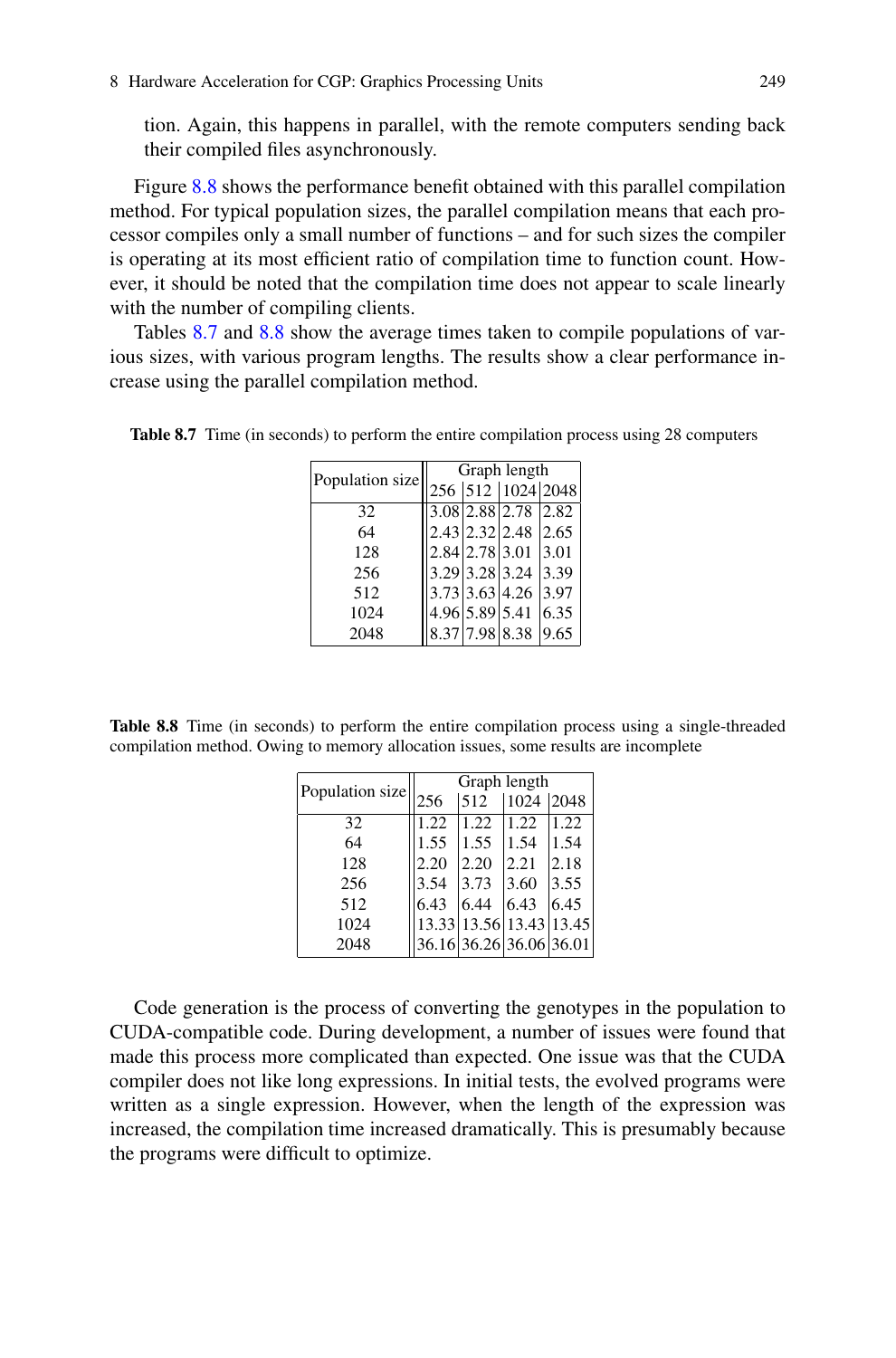Another issue was that functions with many input variables can cause the compilation to fail, with the compiler complaining that it was unable to allocate sufficient registers. In the initial development, we passed all the inputs in the training set to each individual, regardless of whether the expression used them. This worked well for small numbers of inputs; however the training set that was used to test the system contained 41 columns. The solution to this problem was to pass the function only the inputs that it used. However, this requires each function to be executed with a different parameter configuration. Conveniently, the CUDA.Net interface does allow this, as function calls can be generated dynamically at run time. The other issue here is that all or many inputs may be needed to solve a problem. It is hoped that this is a compiler bug and that it will be resolved in future updates to CUDA.

```
extern "C" qlobal void Individual430 (float* ffOutput,
    float* ffInput38, float* ffInput36, float* ffInput7,
    float* ffInput20, float* ffInput33, float* ffInput11,
    float* ffInput19, float* ffInput28)
Ł
    //set up indexes of where to read from
    unsigned int DataIndex = (blockIdx.x * blockDim.x) + threadIdx.x;\overline{H}//Active nodes = 11
    float Temp788 = ((ffInput38[DataIndex]) +(ffInput36[DataIndex])) - (ffInput7[DataIndex]);
    float Temp1304 = ((-3395.2410) * ((ffInput20[DataIndex])* (ffInput33[DataIndex])) * ((ffInput11[DataIndex]) *
     ((ffInput19[DataIndex]) - (ffInput28[DataIndex]))float Temp2196 = (Temp788) / ((ffInput38[DataIndex]) / (1175.2612));
    float r = ((1714.3846) + (Temp1304)) * (Temp2196);
    if (r<0)\texttt{ffOutput}[\texttt{DataIndex}] = 0;else
        \texttt{ffourput}[DataIndex] = 1;//Operation Count = 11
    //Input Count = 8
ł
```
<span id="page-19-0"></span>**Fig. 8.9** Example of the CUDA code generated for an individual.

The code in Fig. [8.9](#page-19-0) illustrates a typical generated individual. As noted before, long expressions failed to compile within a reasonable time. The workaround used here was to limit the number of nodes that made up a single statement, and then use temporary variables to combine these smaller statements together. It is unclear what the best length is for statements, but it is likely to be a function of how many temporary variables (and hence registers) are used. The names of the temporary variables were related to the node index in the graph at which the statement length limit was introduced.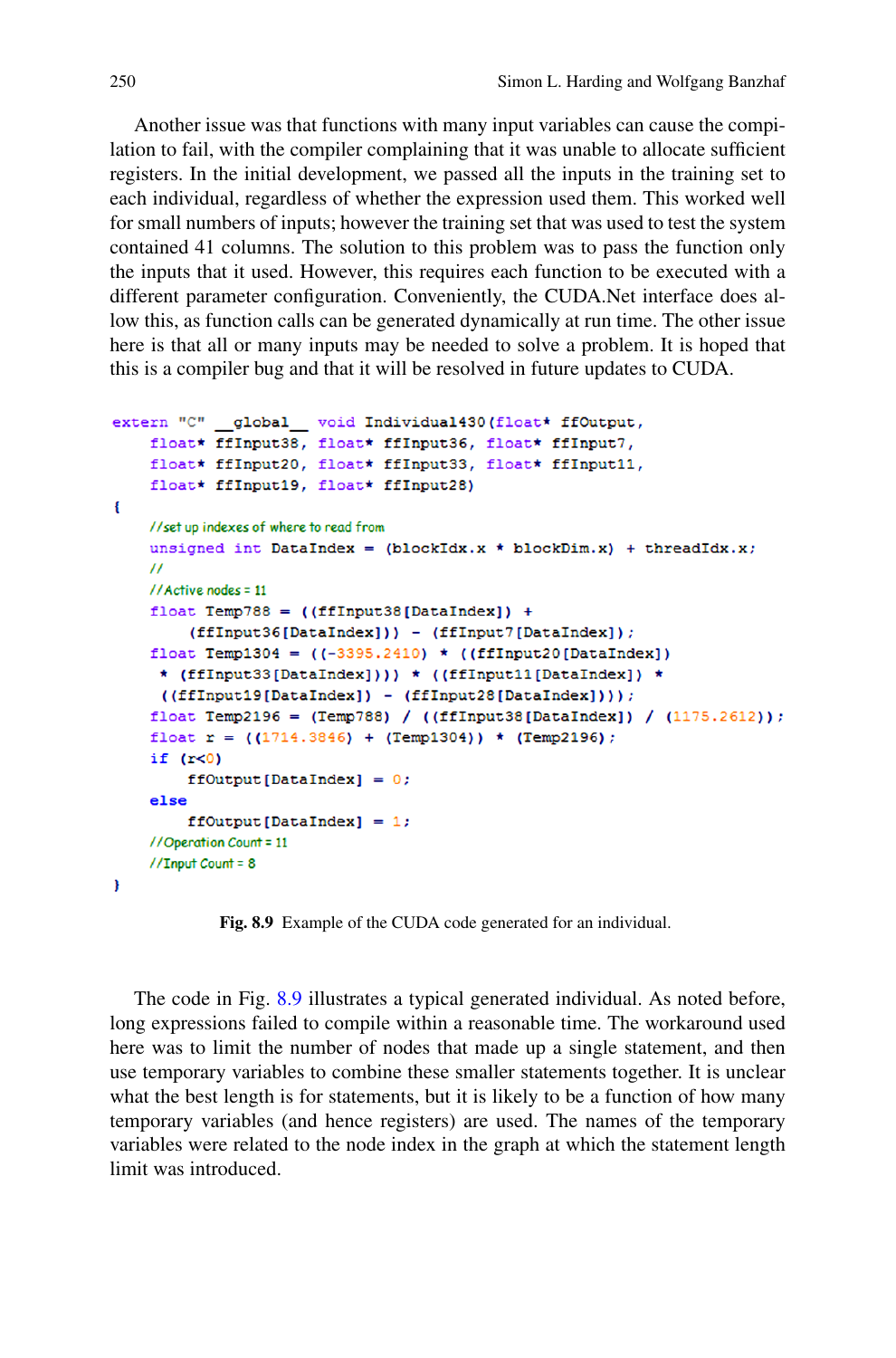The final output of the individual was stored in a temporary variable (r). As this is a binary classification problem, it was convenient to add code here to threshold the actual output value to one of the two classes.

During code generation, it was also possible to remove redundant code. When a CGP graph is parsed recursively, unconnected nodes are automatically ignored and so do not need to be processed. It is also possible to detect code which serves no purpose, for example division where the numerator and denominator are the same, or multiplication by 0. This can be seen as another advantage of precompiling programs over simple interpreter-based solutions.

## *8.7.3 Fitness Function*

The task here was to evolve an 'emboss' filter on a single image. A large image  $(3872 \times 2592)$  pixels) was used. It should be noted that Accelerator could only cope with images of size  $2048 \times 2048$  pixels.

The image was converted to grey scale, and then converted in a way similar to that described earlier, where each neighbourhood becomes a row in a data set. The desired output image was an 'embossed' version of the input. The data set contained 10,023,300 rows and 10 columns, which was approximately 400 Mb of data in memory. As each row was independent of every other row, the image could be split across the client computers in the same way as before.

The fitness was calculated as the sum of the differences between the image outputted by the evolved program and the target (embossed) image.

#### *8.7.4 Results*

|                                        | Graph length |                |                     |      |  |  |
|----------------------------------------|--------------|----------------|---------------------|------|--|--|
| Population size  256  512  1024   2048 |              |                |                     |      |  |  |
| 32                                     | 3.3          | 3.6            | 4.5                 | 5.4  |  |  |
| 64                                     | 5.2          | 6.8            | 7.3                 | 8.4  |  |  |
| 128                                    | 7.2          | 8.4            | 9.9                 | 13.8 |  |  |
| 256                                    |              | 11.4 13.2 15.3 |                     | 18.6 |  |  |
| 512                                    |              |                | 14.2 16.6 18.3 21.8 |      |  |  |
| 1024                                   |              |                | 16.4 17.3 21.0      | 24.1 |  |  |
| 2048                                   |              |                | 16.4 18.3 21.6 26.2 |      |  |  |

<span id="page-20-0"></span>**Table 8.9** Average giga GP operations per second when the 'emboss' image filter was evolved using 28 computers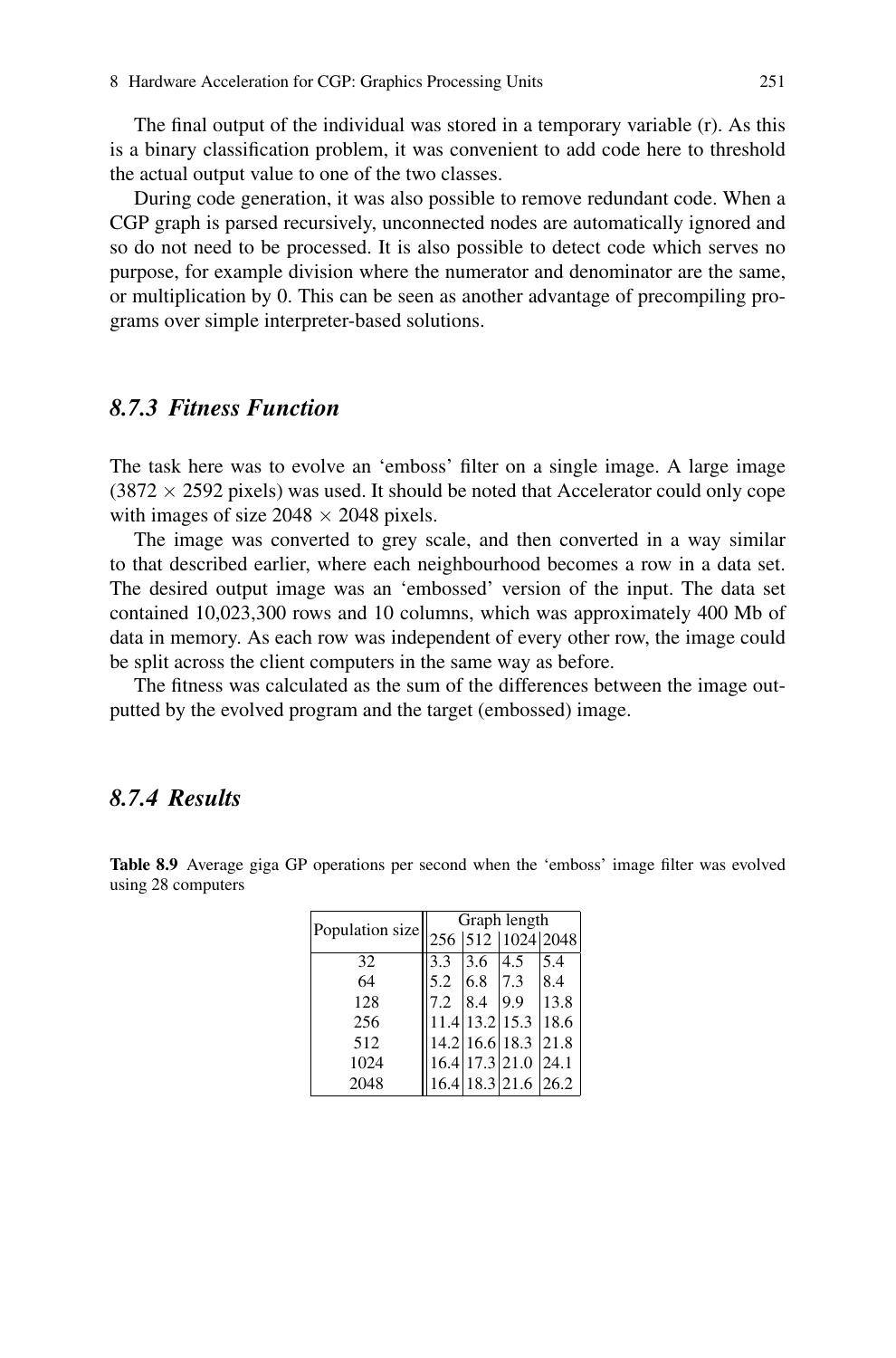| Population size | Graph length |     |                     |      |  |  |
|-----------------|--------------|-----|---------------------|------|--|--|
|                 |              |     | 256 512 1024 2048   |      |  |  |
| 32              | 7.2          | 7.5 | 8.9                 | 10.0 |  |  |
| 64              | 8.0          | 9.9 | 13.8                | 16.2 |  |  |
| 128             |              |     | 12.3 15.7 17.9      | 22.5 |  |  |
| 256             |              |     | 19.5 21.7 26.2 29.7 |      |  |  |
| 512             |              |     | 22.1 24.5 28.5 32.6 |      |  |  |
| 1024            |              |     | 25.0 28.9 30.0      | 34.7 |  |  |
| 2048            |              |     | 24.1 27.3 32.2 34.2 |      |  |  |

<span id="page-21-0"></span>**Table 8.10** Peak giga GP operations per second when evolving the 'emboss' image filter was evolved using 28 computers

Table [8.9](#page-20-0) shows the average numbers of giga GP operations per second (GG-POps) and Table [8.10](#page-21-0) shows the peak numbers of GGPOps for each of the population/graph size combinations used.

The results are considerably faster than those obtained using Accelerator on a single GPU, which had a peak of 0.25 GGPOps. The peak results here are over 100 times faster. The speed improvement is likely to be due to an increase in the number of shader processors available, although it is difficult to compare the results, given the differences in image size and fitness function.

#### **8.8 Conclusions**

GPUs are becoming increasingly common in all forms of scientific computing. For GP practitioners, we find that the nature of the problem of evaluating either individuals in parallel or test cases in parallel maps very well to the GPU architecture. As GPU technology improves, and particularly as the development tools improve, it is likely that more and more GP implementations will exploit this form of parallel processing.

More information about GPUs and genetic programming can be found at [www.gpgpgpu.com.](http://www.gpgpgpu.com)

#### **8.9 Acknowledgements**

WB and SH gratefully acknowledge funding from Atlantic Canada's HPC network ACENET, from the Canadian Foundation of Innovation, New Opportunities Grant No. 204503, and from NSERC under the Discovery Grant Program RGPIN 283304- 07.